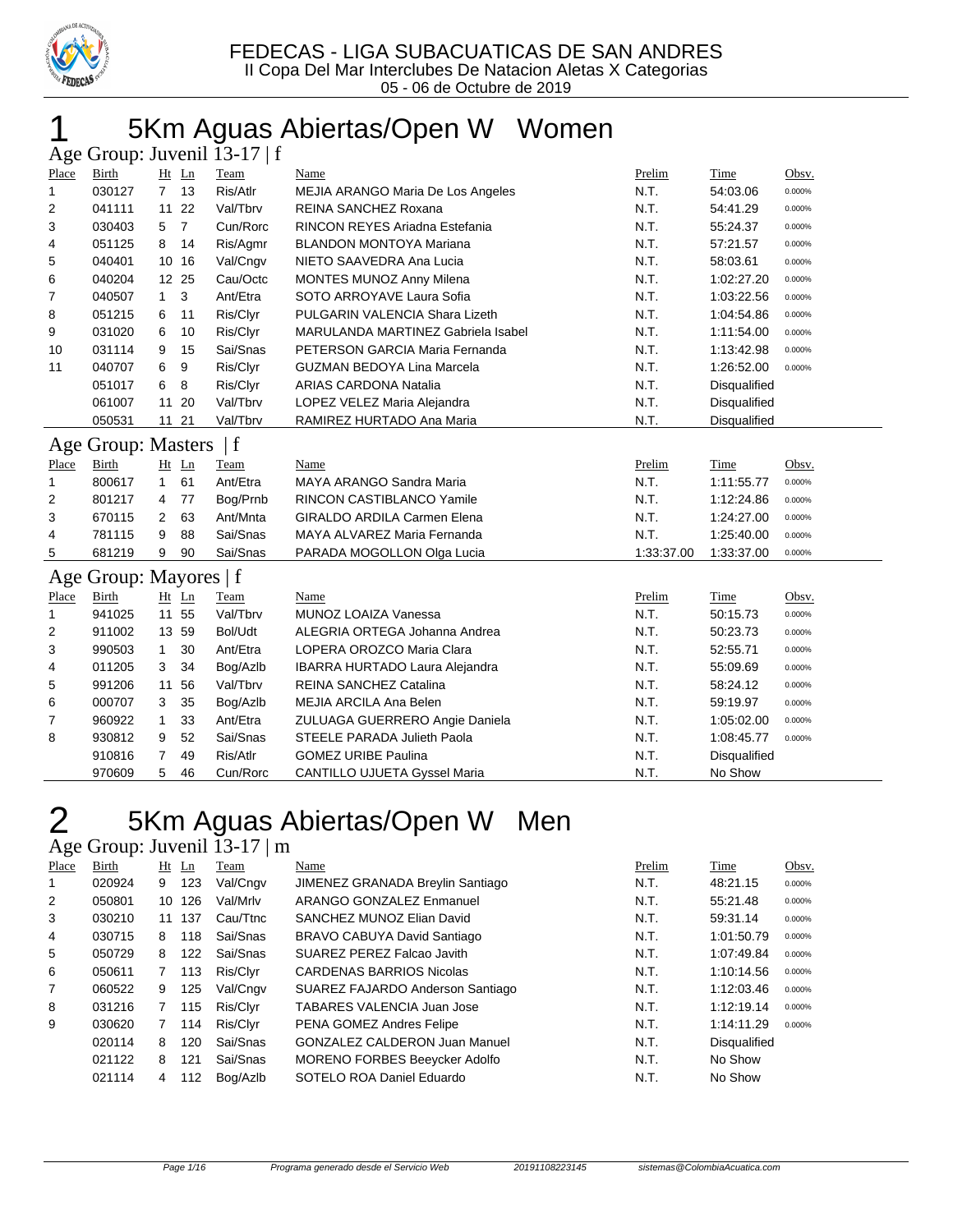

05 - 06 de Octubre de 2019

Continuing... Event: 2 5Km Aguas Abiertas/Open W Age Group: MASTERS | M

|                        | Age Group: Masters<br>m |   |         |          |                                   |        |            |        |  |  |  |
|------------------------|-------------------------|---|---------|----------|-----------------------------------|--------|------------|--------|--|--|--|
| Place                  | Birth                   |   | $Ht$ Ln | Team     | Name                              | Prelim | Time       | Obsv.  |  |  |  |
|                        | 900214                  | 3 | 191     | Ant/Dsma | TABORDA ARENAS Jairo Alberto      | N.T.   | 49:10.67   | 0.000% |  |  |  |
| 2                      | 881202                  | 6 | 195     | Cun/Rorc | SIERRA HERNANDEZ Camilo Alejandro | N.T.   | 49:38.49   | 0.000% |  |  |  |
| 3                      | 711217                  | 2 | 186     | Ant/Mnta | PATINO MEJIA Carlos Eduardo       | N.T.   | 1:09:51.43 | 0.000% |  |  |  |
| 4                      | 690906                  | 9 | 200     | Val/Cngv | <b>BAZANTE ERASSO Juan Carlos</b> | N.T.   | 1:17:58.05 | 0.000% |  |  |  |
| Age Group: Mayores   m |                         |   |         |          |                                   |        |            |        |  |  |  |
|                        |                         |   |         |          |                                   |        |            |        |  |  |  |
| Place                  | Birth                   |   | $Ht$ Ln | Team     | Name                              | Prelim | Time       | Obsv.  |  |  |  |
| 1                      | 930921                  | 5 | 161     | Bog/Prnb | JIMENEZ RAMIREZ Alexander         | N.T.   | 48:13.58   | 0.000% |  |  |  |
| 2                      | 970622                  |   | 154     | Ant/Etra | MOSCOSO PELAEZ Juan Jose          | N.T.   | 49:24.53   | 0.000% |  |  |  |
| 3                      | 991015                  | 4 | 156     | Bog/Azlb | ALONSO ROJAS Jonathan Esteban     | N.T.   | 52:37.05   | 0.000% |  |  |  |

# 3Km Aguas Abiertas BiAleta/Ope Women

|       |        |                |       | Age Group: Juvenil 13-17   f |                                     |          |                     |        |
|-------|--------|----------------|-------|------------------------------|-------------------------------------|----------|---------------------|--------|
| Place | Birth  | $Ht$ Ln        |       | Team                         | Name                                | Prelim   | Time                | Obsv.  |
|       | 030428 |                | 14 18 | Val/Mrlv                     | MESA SEPULVEDA Ana Sofia            | 37:04.59 | 34:58.62            | 0.000% |
| 2     | 051207 |                | 18 24 | Cau/Octc                     | <b>MARTINEZ MUESES Maria Camila</b> | 38:37.07 | 40:56.22            | 0.000% |
| 3     | 050526 | $1 \quad 4$    |       | Ant/Etra                     | ZAPATA PEA Dahiana                  | 46:03.00 | 42:04.08            | 0.000% |
| 4     | 060408 |                | 18 23 | Cau/Octc                     | <b>BURBANO BOLANOS Maria Monica</b> | N.T.     | 42:08.32            | 0.000% |
| 5     | 040526 |                | -1    | Ant/Etra                     | <b>GAVIRIA VAHOS Sara</b>           | 46:04.00 | 42:58.49            | 0.000% |
| 6     | 031020 | $\overline{7}$ | 10    | Ris/Clyr                     | MARULANDA MARTINEZ Gabriela Isabel  | 39:45.00 | 43:06.32            | 0.000% |
| 7     | 060203 | 4              | 6     | Bog/Azlb                     | SOTELO ROA Ana Sofia                | N.T.     | 43:54.26            | 0.000% |
| 8     | 060217 | $1\quad 2$     |       | Ant/Etra                     | <b>JIMENEZ VILLA Valeria</b>        | 49:27.00 | 44:54.71            | 0.000% |
| 9     | 040928 |                | 19 26 | Mex/Mex                      | PISCIL RIVERA Diana Patricia        | N.T.     | 47:28.26            | 0.000% |
| 10    | 051215 | 7, 11          |       | Ris/Clyr                     | PULGARIN VALENCIA Shara Lizeth      | 46:55.00 | 51:14.97            | 0.000% |
|       | 051017 | $7^{\circ}$    | -8    | Ris/Clyr                     | ARIAS CARDONA Natalia               | N.T.     | <b>Disqualified</b> |        |
|       | 040707 | 7 9            |       | Ris/Clyr                     | <b>GUZMAN BEDOYA Lina Marcela</b>   | N.T.     | No Show             |        |
|       | 061207 |                | 15 19 | Val/Mndv                     | <b>HOLGUIN BOTERO Sara</b>          | N.T.     | No Show             |        |

### Age Group: Masters | f

| Place             | Birth  |              | $Ht$ Ln | Team     | Name                                     | Prelim   | <b>Time</b> | Obsv.  |
|-------------------|--------|--------------|---------|----------|------------------------------------------|----------|-------------|--------|
| 1                 | 700928 |              | 17 102  | Val/Arrv | ESCOBAR LOSADA Sandra Liliana            | N.T.     | 43:25.73    | 0.000% |
| 2                 | 591028 |              | 16 99   | Val/Tbrv | CASTILLO PEREZ Nayibe                    | N.T.     | 44:04.62    | 0.000% |
| 3                 | 800617 | $\mathbf{1}$ | 61      | Ant/Etra | MAYA ARANGO Sandra Maria                 | 44:06.00 | 44:32.00    | 0.000% |
| 4                 | 840208 | 2            | 65      | Ant/Mnta | <b>MESONES MESONES Natalia</b>           | N.T.     | 44:34.00    | 0.000% |
| 5                 | 740525 | 4            | 103     | Bog/Azlb | <b>HURTADO CASTIBLANCO Alba Cristina</b> | N.T.     | 44:35.28    | 0.000% |
| 6                 | 760327 | 2            | 69      | Ant/Mnta | SERNA GONZALEZ Llinet Marcela            | N.T.     | 45:46.87    | 0.000% |
| 7                 | 671018 | 2            | 66      | Ant/Mnta | OTERO GUTIERREZ Ana Maria                | N.T.     | 45:58.81    | 0.000% |
| 8                 | 860416 | 9            | 84      | Ris/Agmr | JARAMILLO AGUDELO Francy Johanna         | N.T.     | 46:51.00    | 0.000% |
| 9                 | 860502 |              | 15 94   | Val/Mndv | BOTERO SIERRA Leidy Johana               | N.T.     | 46.59.34    | 0.000% |
| 10                | 720925 | $\mathbf{2}$ | 70      | Ant/Mnta | ZAPATA DIAZ Claudia Elena                | N.T.     | 47:59.25    | 0.000% |
| 11                | 770408 | 3            | 72      | Ant/Dsma | RIVERA OBANDO Gloria Cecilia             | N.T.     | 48:07.42    | 0.000% |
| $12 \overline{ }$ | 790427 | 5            | 79      | Bog/Prnb | ZARATE ZARATE Lyda Minelly               | N.T.     | 48:39.01    | 0.000% |
| 13                | 660513 | 11           | 89      | Sai/Snas | <b>MOJICA NIETO Maritza</b>              | N.T.     | 49:01.00    | 0.000% |
| 14                | 870302 | 5            | 73      | Bog/Prnb | CARO DELGADO Angela Gissette             | N.T.     | 49:06.18    | 0.000% |
| 14                | 780124 | $7^{\circ}$  | 83      | Ris/Clyr | SALAZAR RESTREPO Carolina                | N.T.     | 49:06.18    | 0.000% |
| 16                | 900128 |              | 15 98   | Val/Mndv | RODAS RESTREPO Yuli Katerine             | N.T.     | 49:23.79    | 0.000% |
| 17                | 810511 |              | 11 85   | Sai/Snas | ARCHBOLD CRIOLLO Sue llet                | N.T.     | 50:05.00    | 0.000% |
| 18                | 801126 |              | 11 87   | Sai/Snas | <b>MAY ROMERO Margarita</b>              | N.T.     | 50:27.87    | 0.000% |
| 19                | 700401 |              | 17 101  | Val/Arrv | CANO MOYA Sandra Liliana                 | N.T.     | 51:36.99    | 0.000% |
| 20                | 640505 | 5            | 74      | Bog/Prnb | MOTAVITA MOTAVITA Vianney                | N.T.     | 53:11.41    | 0.000% |
| 21                | 810415 |              | 11 92   | Sai/Snas | RESTREPO GIRALDO Liliana                 | N.T.     | 53:18.36    | 0.000% |
| 22                | 770922 | 5            | 76      | Bog/Prnb | RINCON CASTIBLANCO Ruth                  | N.T.     | 53:21.37    | 0.000% |
|                   |        |              |         |          |                                          |          |             |        |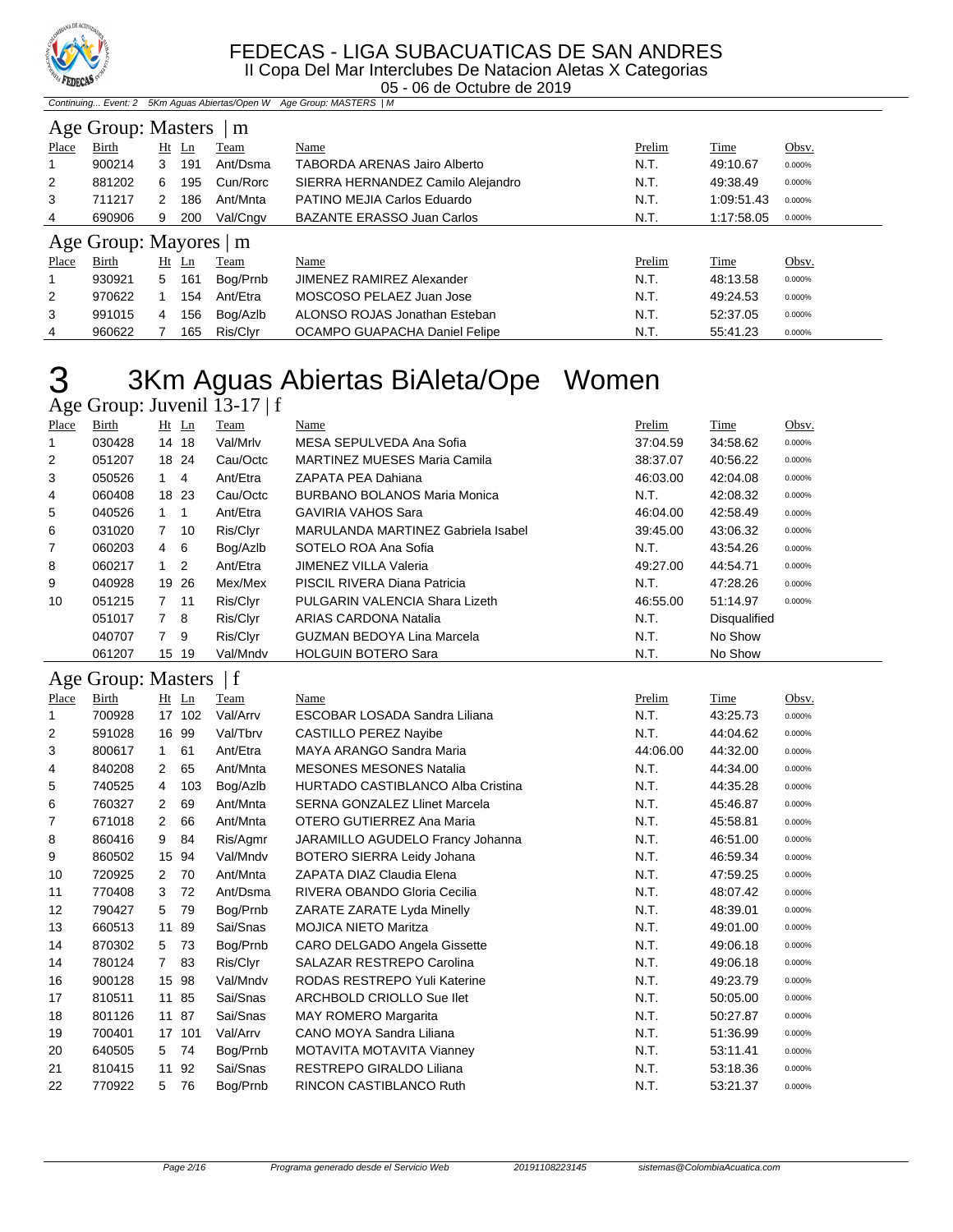

05 - 06 de Octubre de 2019

|                        |              |                      | Continuing Event: 3 3Km Aguas Abiertas BiAleta/Ope | Age Group: MASTERS   F                       |          |                     |        |
|------------------------|--------------|----------------------|----------------------------------------------------|----------------------------------------------|----------|---------------------|--------|
| 23                     | 770518       | 11 93                | Sai/Snas                                           | ROA MONTOYA Marcela Maria                    | N.T.     | 53:23.32            | 0.000% |
| 24                     | 610327       | 5 75                 | Bog/Prnb                                           | OCAMPO GONZALEZ Martha Cecilia               | N.T.     | 53:29.70            | 0.000% |
| 25                     | 771126       | 11 86                | Sai/Snas                                           | <b>CALDERON PALACIO Sandra</b>               | N.T.     | 53:34.84            | 0.000% |
| 26                     | 821206       | 15 95                | Val/Mndv                                           | CHAMORRO Johanna Andrea                      | N.T.     | 53:45.82            | 0.000% |
| 27                     | 670428       | 15 97                | Val/Mndv                                           | MIRANDA CORTEZ Zorayda De La Cruz            | N.T.     | 54:45.71            | 0.000% |
| 28                     | 701112       | 71<br>3              | Ant/Dsma                                           | CLAVIJO BOLIVAR Liliana                      | N.T.     | 54:48.55            | 0.000% |
| 29                     | 470307       | 68<br>$\mathbf{2}$   | Ant/Mnta                                           | PINO GALEANO Sir Mery                        | N.T.     | 57:47.11            | 0.000% |
| 30                     | 610616       | 64<br>$\overline{2}$ | Ant/Mnta                                           | <b>GONZALEZ ATEHORTUA Emilse Del Socorro</b> | N.T.     | 58:33.01            | 0.000% |
| 31                     | 811115       | 11 91                | Sai/Snas                                           | PETERSON CLARA Oliva                         | N.T.     | 58:43.99            | 0.000% |
| 32                     | 760216       | 16 100               | Val/Tbrv                                           | SANCHEZ PALACIO Alba Lucia                   | N.T.     | 1:09:40.00          | 0.000% |
|                        | 800523       | 15 96                | Val/Mndv                                           | MENESES ORDONEZ Mary Luz                     | N.T.     | Disqualified        |        |
|                        | 740318       | 80<br>6              | Cun/Rorc                                           | MUNERA GONZALEZ Claudia Patricia             | N.T.     | No Show             |        |
|                        | 681219       | 12 90                | Sai/Snas                                           | PARADA MOGOLLON Olga Lucia                   | N.T.     | No Show             |        |
| Age Group: Mayores   f |              |                      |                                                    |                                              |          |                     |        |
| Place                  | <b>Birth</b> | Ht Ln                | <b>Team</b>                                        | Name                                         | Prelim   | Time                | Obsv.  |
| 1                      | 011107       | 38<br>$\overline{4}$ | Bog/Azlb                                           | SAAVEDRA PEREZ Laura Valentina               | 34:56.97 | 33:06.44            | 0.000% |
| 2                      | 970305       | 13 53                | Val/Brrv                                           | <b>RINCON REYES Arantxa Valentina</b>        | 34:45.94 | 33:48.68            | 0.000% |
| 3                      | 910529       | 7 48                 | Ris/Clyr                                           | TREJOS SALDARRIAGA Anny                      | 38:43.00 | 35:10.00            | 0.000% |
| 4                      | 911002       | 20 59                | Bol/Udt                                            | ALEGRIA ORTEGA Johanna Andrea                | 36:51.00 | 35:12.52            | 0.000% |
| 5                      | 990223       | 39<br>4              | Bog/Azlb                                           | TELLEZ DEVIA Yenny Alexandra                 | 35:00.34 | 35:39.00            | 0.000% |
| 6                      | 980818       | 36<br>4              | Bog/Azlb                                           | <b>MEJIA ARCILA Salome</b>                   | 34:50.79 | 35:49.00            | 0.000% |
| 7                      | 010504       | 32<br>$\mathbf{1}$   | Ant/Etra                                           | <b>TAMAYO CABALLERO Vanessa</b>              | 38:53.00 | 36:09.30            | 0.000% |
| 8                      | 911125       | 50<br>8              | Ris/Atlr                                           | <b>VARGAS CORTES Paola Andrea</b>            | 37:04.00 | 36:28.13            | 0.000% |
| 9                      | 921022       | 11 51                | Sai/Snas                                           | SIERRA HERNANDEZ Karen Daniela               | N.T.     | 42:00.58            | 0.000% |
| 10                     | 960129       | 17 58                | Val/Arrv                                           | <b>CRUZ TORRES Laura Isabel</b>              | N.T.     | 46:49.70            | 0.000% |
| 11                     | 921225       | 7 47                 | Ris/Clyr                                           | <b>GIRALDO BALLESTEROS Yennifer</b>          | N.T.     | 47:12.45            | 0.000% |
| 12                     | 970813       | 17 57                | Val/Arrv                                           | <b>BURBANO LOPEZ Daniela</b>                 | N.T.     | 47:37.46            | 0.000% |
| 13                     | 921106       | 15 54                | Val/Mndv                                           | RIVERA DELGADO Jessica Oriana                | N.T.     | 48:49.55            | 0.000% |
| 14                     | 950822       | 41<br>5              | Bog/Prnb                                           | <b>SACRISTAN CELIS Lorena Fernanda</b>       | N.T.     | 48:51.61            | 0.000% |
|                        | 950806       | 6<br>45              | Cun/Rorc                                           | <b>BARRIOS TORRES Paula Fernanda</b>         | 36:50.07 | <b>Disqualified</b> |        |

## 3Km Aguas Abiertas BiAleta/Ope Men Age Group: Juvenil 13-17 | m

#### Place Birth Ht Ln Team Name Prelim Time Obsv. 020624 16 132 Cau/Ttnc CASTRILLON VELEZ Jesus Andres N.T. 33:57.73 0.000% 1 020519 3 111 Ant/Dsma GIRALDO RINCON Juan Diego N.T. 33:57.73 0.000% 030621 1 110 Ant/Etra RENDON GARCIA Juan Jose N.T. 34:09.22 0.000% 020124 7 117 Ris/Atlr MUNOZ TORRES Santiago N.T. 35:50.31 0.000% 050409 9 119 Sai/Snas FORBES PEREZ Jhon Amiel N.T. 36:28.41 0.000% 020606 7 116 Ris/Atlr FONSECA TORRES Camilo N.T. 36:58.40 0.000% 030313 16 134 Cau/Ttnc GOMEZ BECERRA Victor Manuel N.T. 37:35.49 0.000% 051025 15 131 Cau/Octc GARCES CAMPO Andres Felipe N.T. 37:53.30 0.000% 030620 6 114 Ris/Clyr PENA GOMEZ Andres Felipe N.T. 38:30.84 0.000% 050822 10 128 Val/Mrlv MURILLO PEREZ Pablo N.T. 38:45.87 0.000% 031216 6 115 Ris/Clyr TABARES VALENCIA Juan Jose N.T. 39:08.95 0.000% 12 060919 16 138 Cau/Ttnc URRUTIA BETANCOURT Andres Geronimo N.T. 39:13.93 0.000% 060420 12 130 Val/Narv VIVAS IDARRAGA Juan David N.T. 39:49.71 0.000% 14 050611 6 113 Ris/Clyr CARDENAS BARRIOS Nicolas N.T. 40:14.00 0.000% 040521 10 127 Val/Mrlv HERRERA LABRADOR Juan Felipe N.T. 40:17.28 0.000% 16 060623 16 135 Cau/Ttnc ROSERO CASTRO Juan Camilo **N.T.** 41:07.62 0.000% 051209 12 129 Val/Narv RIVILLAS CEBALLOS Juan David N.T. 50:36.01 0.000% 040628 16 133 Cau/Ttnc COLLAZOS JIMENEZ Juan Sebastian M.T. Disqualified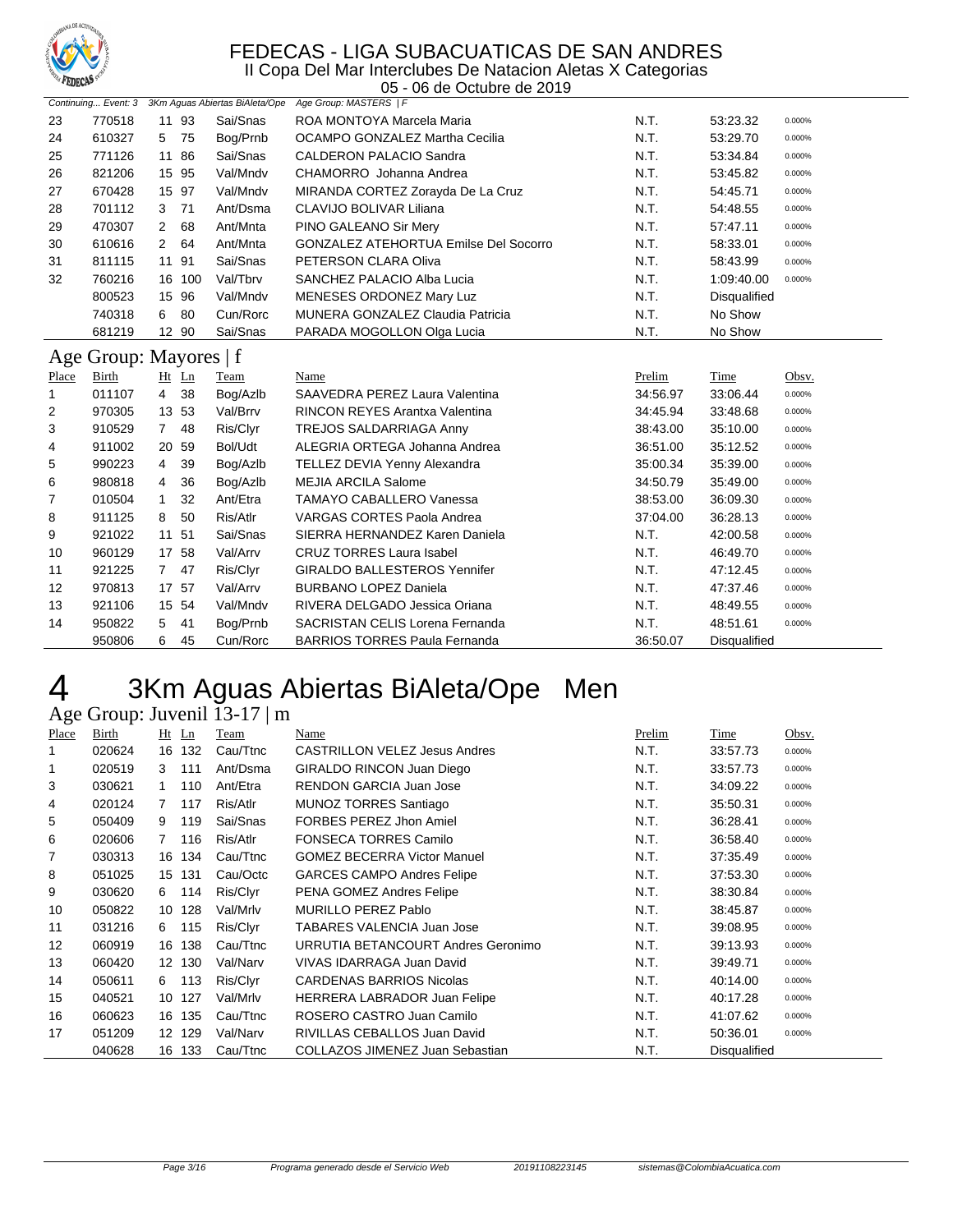

# 4 3Km Aguas Abiertas BiAleta/Ope Men

|       | Age Group: Masters<br>$\mid$ m |                      |         |          |                                           |        |                     |        |  |  |  |
|-------|--------------------------------|----------------------|---------|----------|-------------------------------------------|--------|---------------------|--------|--|--|--|
| Place | Birth                          |                      | $Ht$ Ln | Team     | Name                                      | Prelim | Time                | Obsv.  |  |  |  |
| 1     | 720606                         |                      | 11 204  | Val/Mndv | PALACIOS GUSTAVO Adolfo                   | N.T.   | 41:04.41            | 0.000% |  |  |  |
| 2     | 740703                         |                      | 13 206  | Val/Tbrv | REINA CLAVIJO Yesid                       | N.T.   | 41:10.04            | 0.000% |  |  |  |
| 3     | 560118                         |                      | 13 205  | Val/Tbrv | FERNANDEZ NARVAEZ Mauricio Eduardo        | N.T.   | 42:19.23            | 0.000% |  |  |  |
| 4     | 710309                         | 3                    | 189     | Ant/Dsma | <b>ALVAREZ ZAPATA Wilson Alonso</b>       | N.T.   | 42:41.15            | 0.000% |  |  |  |
| 5     | 871210                         | $\mathbf{2}^{\circ}$ | 185     | Ant/Mnta | METAUTE SARMIENTO Hernan Dario            | N.T.   | 44:29.97            | 0.000% |  |  |  |
| 6     | 670401                         | 10                   | 202     | Val/Mrlv | ALVAREZ VARGAS Francisco Javier           | N.T.   | 44:37.49            | 0.000% |  |  |  |
| 7     | 850902                         | 9                    | 198     | Sai/Snas | <b>MEDINA MARIN Julian</b>                | N.T.   | 44:59.82            | 0.000% |  |  |  |
| 8     | 640415                         | 2                    | 188     | Ant/Mnta | SARMIENTO OCAMPO Jaime Alberto            | N.T.   | 46:40.12            | 0.000% |  |  |  |
| 9     | 550619                         | 2                    | 180     | Ant/Mnta | CARVHALO ESCOBAR Luis Guillermo           | N.T.   | 46:49.63            | 0.000% |  |  |  |
| 10    | 640520                         | 2                    | 187     | Ant/Mnta | <b>RAMIREZ GARCIA Mauricio</b>            | N.T.   | 47:42.09            | 0.000% |  |  |  |
| 11    | 650301                         | 2                    | 181     | Ant/Mnta | <b>GOMEZ PATINO Jhon Harvey</b>           | N.T.   | 48:36.80            | 0.000% |  |  |  |
| 12    | 800227                         | 2                    | 183     | Ant/Mnta | <b>LOPEZ RUBIO Andres</b>                 | N.T.   | 49:20.01            | 0.000% |  |  |  |
| 13    | 630519                         | 6                    | 196     | Ris/Clyr | RIOS VALENCIA Luis Emilio                 | N.T.   | 49:42.42            | 0.000% |  |  |  |
| 14    | 721011                         | 15                   | 207     | Cau/Octc | <b>VARGAS URICOECHEA Hernando</b>         | N.T.   | 49:46.87            | 0.000% |  |  |  |
| 15    | 690123                         | 3                    | 190     | Ant/Dsma | <b>GARCES GUTIERREZ Guiovanny Andres</b>  | N.T.   | 51:15.05            | 0.000% |  |  |  |
| 16    | 631010                         | 4                    | 208     | Bog/Azlb | <b>GONZALEZ JUSTINICO Carlos Fernando</b> | N.T.   | 53:53.27            | 0.000% |  |  |  |
| 17    | 560513                         | 11                   | 203     | Val/Mndv | <b>CAICEDO FRANCO Rafael Marino</b>       | N.T.   | 54:57.03            | 0.000% |  |  |  |
| 18    | 580625                         | 5                    | 192     | Cun/Rorc | BLANCO GOMEZ Juan Evangelista             | N.T.   | 57:16.44            | 0.000% |  |  |  |
| 19    | 551125                         | 5                    | 193     | Cun/Rorc | <b>CIFUENTES SAAVEDRA Mario</b>           | N.T.   | 1:02:13.10          | 0.000% |  |  |  |
| 20    | 491211                         | 2                    | 184     | Ant/Mnta | LOPEZ VASQUEZ Carlos Mario                | N.T.   | 1:06:05.56          | 0.000% |  |  |  |
|       | 901020                         | 8                    | 197     | Ris/Agmr | RAMIREZ AGUDELO Ricardo                   | N.T.   | Disqualified        |        |  |  |  |
|       | Age Group: Mayores   m         |                      |         |          |                                           |        |                     |        |  |  |  |
| Place | Birth                          |                      | $Ht$ Ln | Team     | Name                                      | Prelim | Time                | Obsv.  |  |  |  |
| 1     | 991202                         | 4                    | 160     | Bog/Azlb | SAAVEDRA PEREZ Diego Andres               | N.T.   | 30:57.88            | 0.000% |  |  |  |
| 2     | 990404                         | 1                    | 152     | Ant/Etra | HURTADO SANCHEZ Alejandro                 | N.T.   | 31:15.02            | 0.000% |  |  |  |
| 3     | 940614                         | 4                    | 159     | Bog/Azlb | MORENO OSPINA Andres Felipe               | N.T.   | 31:43.52            | 0.000% |  |  |  |
| 3     | 981229                         |                      | 13 173  | Val/Tbrv | MOSQUERA IBAGON Juan Fernando             | N.T.   | 31:43.52            | 0.000% |  |  |  |
| 5     | 000629                         | $\mathbf{1}$         | 155     | Ant/Etra | RAMIREZ VILLA Juan Jose                   | N.T.   | 32:48.05            | 0.000% |  |  |  |
| 6     | 910324                         | $\overline{7}$       | 168     | Ris/Atlr | <b>MUNOZ TORRES Dario Jose</b>            | N.T.   | 32:53.15            | 0.000% |  |  |  |
| 7     | 940716                         |                      | 14 174  | Val/Arrv | REYES HENAO Sergio Esteban                | N.T.   | 40:49.04            | 0.000% |  |  |  |
| 8     | 930606                         | 9                    | 170     | Sai/Snas | <b>GOMEZ CEPEDA Kevin Jesus</b>           | N.T.   | 40:52.29            | 0.000% |  |  |  |
| 9     | 001223                         |                      | 10 172  | Val/Mrlv | <b>TEJADA OLARTE Kevin Manuel</b>         | N.T.   | 44:46.60            | 0.000% |  |  |  |
|       | 991227                         | 5                    | 162     | Cun/Rorc | ARTURO ROJAS Jonathan Alejandro           | N.T.   | Disqualified        |        |  |  |  |
|       | 010601                         |                      | 10 171  | Val/Mrlv | PRADA JAIMES Juan Camilo                  | N.T.   | <b>Disqualified</b> |        |  |  |  |

## 4x2Km Superficie/Surface Mixed

## Age Group: Juvenil | x

| Place                             | Birth   |  | $Ht$ Ln | Team     | <u>Name</u>                                                                                 | Prelim | T.1th.Relay | T.Team     | Obsv.  |
|-----------------------------------|---------|--|---------|----------|---------------------------------------------------------------------------------------------|--------|-------------|------------|--------|
|                                   | RX00510 |  | -5      | Ris/Clyr | B167m Pena Andres<br>B167f Pulgarin Shara<br>B167f Marulanda Gabriela<br>B167m Tabares Juan | N.T.   | N.T.        | 1:41:33.52 | 0.000% |
| Age Group: Master $\vert x \vert$ |         |  |         |          |                                                                                             |        |             |            |        |

| Age Group: Master   x |  |  |  |
|-----------------------|--|--|--|
|-----------------------|--|--|--|

| Place | Birth   | Ht  | Ln | Team     | Name               | Prelim     | T.1th.Relav | T.Team    | Obsv.  |
|-------|---------|-----|----|----------|--------------------|------------|-------------|-----------|--------|
|       | RX00515 | 2 5 |    | Cun/Rorc | My0m Moreno Carlos | 1:30:01.35 | N.T.        | 1:27:75.1 | 0.000% |
|       |         |     |    |          | My0f Ortiz Elvira  |            |             |           |        |
|       |         |     |    |          | My0f Munoz Luz     |            |             |           |        |
|       |         |     |    |          | My0m Sierra Camilo |            |             |           |        |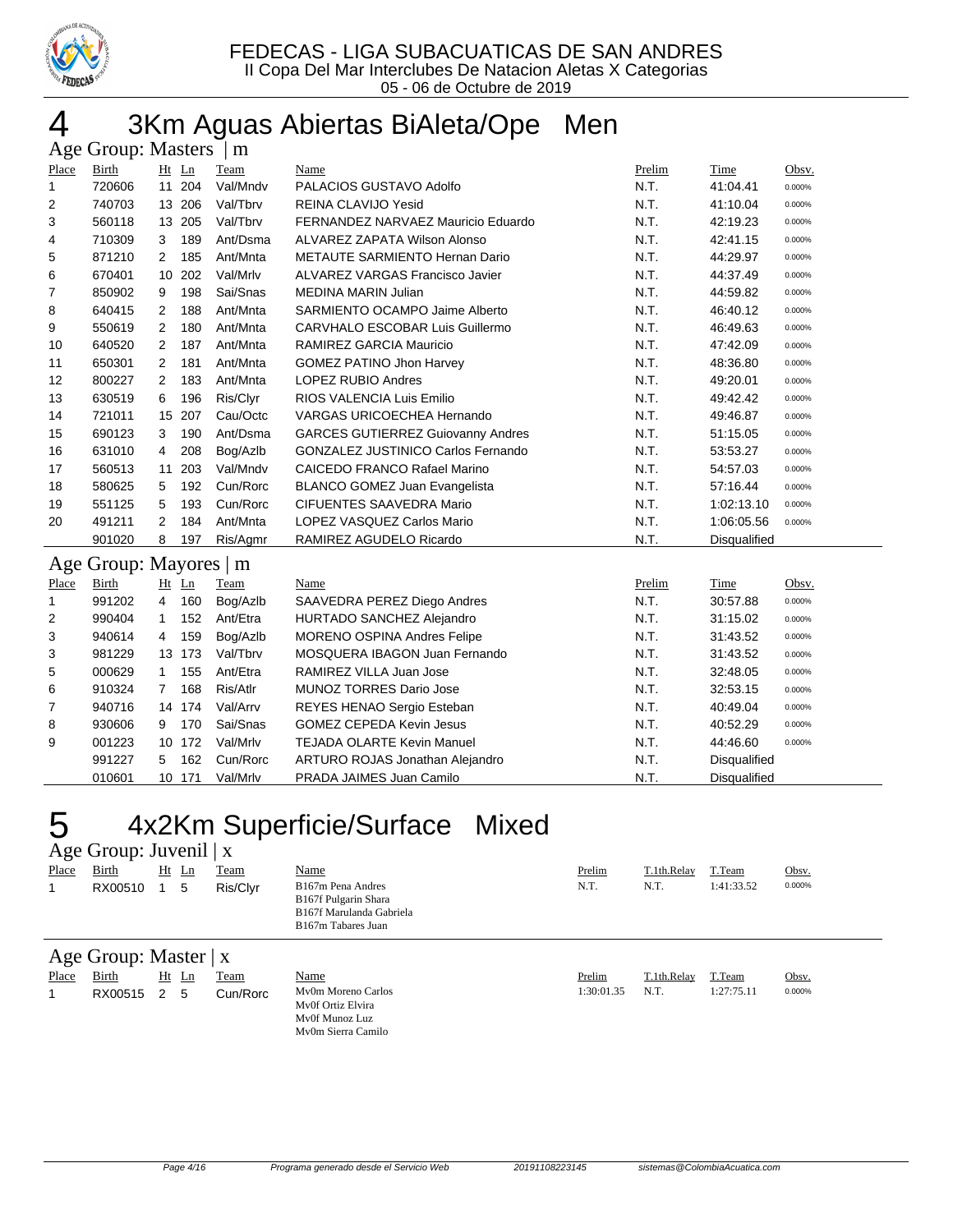

05 - 06 de Octubre de 2019

|       | Continuing Event: 5 4x2Km Superficie/Surface Age Group: MASTER   X |                |    |          |                                                                                          |            |             |            |        |  |  |  |
|-------|--------------------------------------------------------------------|----------------|----|----------|------------------------------------------------------------------------------------------|------------|-------------|------------|--------|--|--|--|
| 2     | RX00516                                                            | 1              | 6  | Val/Mndv | My0m Caicedo Rafael<br>Mv0f Meneses Mary<br>Mv0m Palacios Adolfo<br>Mv0f Botero Leidy    | N.T.       | N.T.        | 1:37:85.14 | 0.000% |  |  |  |
| 3     | RX00513                                                            | 1              | 1  | Ant/Mnta | Mv0f Mesones Natalia<br>Mv0m Lopez Andres<br>Mv0f Giraldo Carmen<br>My0m Patino Carlos   | N.T.       | N.T.        | 2:03:78.78 | 0.000% |  |  |  |
| 4     | RX00517                                                            | $\mathbf 0$    | 0  | Ris/Clyr | B167m Cardenas Nicolas<br>B167f Arias Natalia<br>Mv0f Salazar Carolina<br>My0m Rios Luis | N.T.       | N.T.        | 2:08:57.67 | 0.000% |  |  |  |
|       | Age Group: Mayores $ x $                                           |                |    |          |                                                                                          |            |             |            |        |  |  |  |
| Place | Birth                                                              | Ht             | Ln | Team     | Name                                                                                     | Prelim     | T.1th.Relay | T.Team     | Obsv.  |  |  |  |
| 1     | RX00506                                                            | $\overline{2}$ | 4  | Ant/Etra | Myf Lopera Maria<br>Myf Monsalve Maria<br>Mym Gonzalez Daniel<br>Mym Moscoso Juan        | 1:23:54.85 | N.T.        | 1:18:25.49 | 0.000% |  |  |  |
| 2     | RX00507                                                            | $\overline{2}$ | 3  | Bog/Azlb | Mym Alvarez Santiago<br>Myf Pinilla Laura<br>Myf Mejia Ana<br>Mym Gomez Juan             | 1:20:15.12 | N.T.        | 1:20:26.96 | 0.000% |  |  |  |
| 3     | RX00514                                                            | 2              | 2  | Cun/Rorc | Mym Lagos Daniel<br>Myf Barrios Paula<br>Mym Arturo Jonathan<br>Myf Cantillo Gyssel      | 1:28:07.03 | N.T.        | 1:24:08.64 | 0.000% |  |  |  |
| 4     | RX00508                                                            | 1              | 2  | Ris/Clyr | Mym Lenis Andres<br>Myf Giraldo Yennifer<br>Myf Trejos Anny<br>Mym Ocampo Daniel         | N.T.       | N.T.        | 1:34:31.11 | 0.000% |  |  |  |

# 6 2Km Aguas Abiertas/Open W Women

### Age Group: Juvenil 13-17 | f

| Place | Birth  | Ht Ln       |                | Team     | Name                               | Prelim   | Time     | Obsv. |
|-------|--------|-------------|----------------|----------|------------------------------------|----------|----------|-------|
|       | 051125 | 8           | 14             | Ris/Agmr | <b>BLANDON MONTOYA Mariana</b>     | 21:46.83 | 20:09.58 |       |
|       | 030127 | 7           | 13             | Ris/Atlr | MEJIA ARANGO Maria De Los Angeles  | 22:25.00 | 20:49.50 |       |
|       | 020911 | 3           | 5              | Bog/Azlb | SOLANO ROZO Maria Camila           | 21:13.00 | 20:53.14 |       |
|       | 041111 | 12 22       |                | Val/Tbrv | REINA SANCHEZ Roxana               | 21:33.00 | 20:54.37 |       |
|       | 050531 | 12 21       |                | Val/Tbrv | RAMIREZ HURTADO Ana Maria          | 24:28.93 | 21:26.84 |       |
|       | 040401 | 10 16       |                | Val/Cngv | NIETO SAAVEDRA Ana Lucia           | 21:24.79 | 21:33.69 |       |
|       | 030403 | 5           | $\overline{7}$ | Cun/Rorc | RINCON REYES Ariadna Estefania     | 21:43.68 | 22:05.64 |       |
|       | 030423 | $7^{\circ}$ | 12             | Ris/Atlr | <b>ESCOBAR LOPEZ Maria Jose</b>    | 24:34.00 | 22:49.53 |       |
|       | 031020 | 6           | 10             | Ris/Clyr | MARULANDA MARTINEZ Gabriela Isabel | N.T.     | 24:01.29 |       |
|       | 040507 | 1           | 3              | Ant/Etra | SOTO ARROYAVE Laura Sofia          | 24:41.00 | 24:27.51 |       |
|       | 051215 | 6           | 11             | Ris/Clyr | PULGARIN VALENCIA Shara Lizeth     | N.T.     | 25:33.14 |       |
|       | 061007 | 12 20       |                | Val/Tbrv | LOPEZ VELEZ Maria Alejandra        | N.T.     | 27:01.15 |       |
|       | 060217 | 1           | 2              | Ant/Etra | <b>JIMENEZ VILLA Valeria</b>       | 35:12.00 | 27:39.61 |       |
|       | 031114 | 9           | 15             | Sai/Snas | PETERSON GARCIA Maria Fernanda     | 26:47.22 | 28:57.00 |       |
|       | 060811 | 10 17       |                | Val/Cngv | <b>OLAVE RUIZ Maria Jose</b>       | N.T.     | 28:59.63 |       |
|       | 040526 | $1 \quad 1$ |                | Ant/Etra | <b>GAVIRIA VAHOS Sara</b>          | N.T.     | 31:04.17 |       |
|       | 061207 | 11 19       |                | Val/Mndv | <b>HOLGUIN BOTERO Sara</b>         | N.T.     | 31:13.67 |       |
|       | 040707 | 6           | 9              | Ris/Clyr | GUZMAN BEDOYA Lina Marcela         | 30:36.71 | 33:08.43 |       |
|       | 051017 | 6           | 8              | Ris/Clyr | <b>ARIAS CARDONA Natalia</b>       | N.T.     | 34:20.95 |       |
|       | 051207 |             | 13 24          | Cau/Octc | MARTINEZ MUESES Maria Camila       | N.T.     | No Show  |       |
|       | 040204 |             | 13 25          | Cau/Octc | <b>MONTES MUNOZ Anny Milena</b>    | 23:06.35 | No Show  |       |
|       | 040928 |             | 14 26          | Mex/Mex  | PISCIL RIVERA Diana Patricia       | N.T.     | No Show  |       |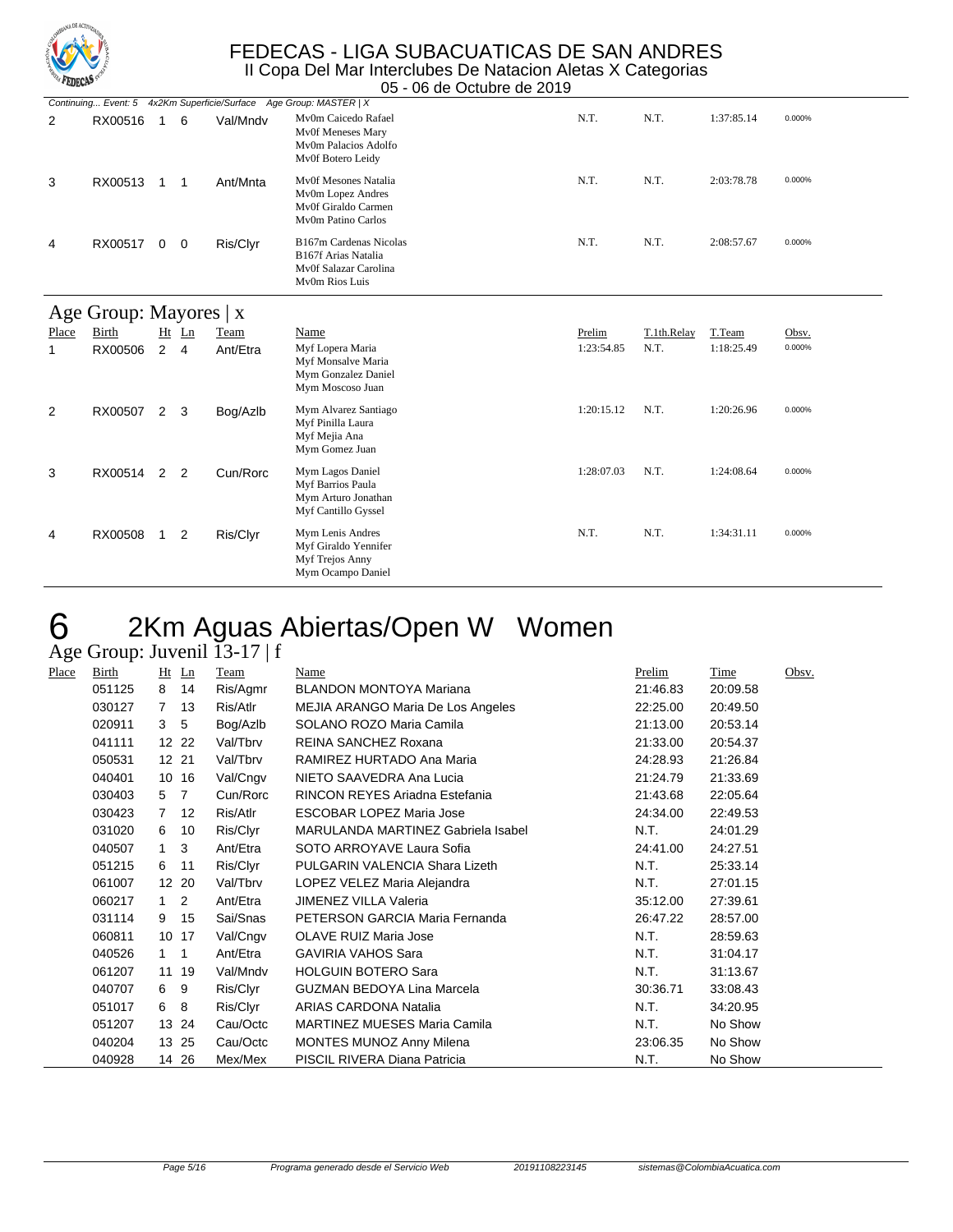

# 2Km Aguas Abiertas/Open W Women

|       | Age Group: Masters   f                                                         |              |         |          |                                   |          |                     |       |  |  |  |
|-------|--------------------------------------------------------------------------------|--------------|---------|----------|-----------------------------------|----------|---------------------|-------|--|--|--|
| Place | Birth                                                                          |              | $Ht$ Ln | Team     | Name                              | Prelim   | Time                | Obsv. |  |  |  |
|       | 871123                                                                         | 5            | 82      | Cun/Rorc | ORTIZ CARDONA Elvira Alejandra    | 24:22.37 | 23:16.51            |       |  |  |  |
|       | 851213                                                                         | 5            | -81     | Cun/Rorc | MUNOZ MUNOZ Luz Adriana           | 23:40.06 | 23:31.66            |       |  |  |  |
|       | 800523                                                                         |              | 11 96   | Val/Mndv | MENESES ORDONEZ Mary Luz          | N.T.     | 31:21.79            |       |  |  |  |
|       | 720925                                                                         | 2            | - 70    | Ant/Mnta | ZAPATA DIAZ Claudia Elena         | N.T.     | 31:38.79            |       |  |  |  |
|       | 860502                                                                         |              | 11 94   | Val/Mndv | BOTERO SIERRA Leidy Johana        | N.T.     | 31:47.82            |       |  |  |  |
|       | 900128                                                                         |              | 11 98   | Val/Mndv | RODAS RESTREPO Yuli Katerine      | N.T.     | 31:52.01            |       |  |  |  |
|       | 661108                                                                         | 2            | 62      | Ant/Mnta | ALVAREZ LOPEZ Lina Maria          | N.T.     | 33:46.08            |       |  |  |  |
|       | 780124                                                                         | 6            | 83      | Ris/Clyr | SALAZAR RESTREPO Carolina         | N.T.     | 34:05.80            |       |  |  |  |
|       | 821206                                                                         |              | 11 95   | Val/Mndv | CHAMORRO Johanna Andrea           | N.T.     | 35:04.02            |       |  |  |  |
|       | 800617                                                                         | $\mathbf{1}$ | 61      | Ant/Etra | MAYA ARANGO Sandra Maria          | N.T.     | Disqualified        |       |  |  |  |
|       | 670428                                                                         |              | 11 97   | Val/Mndv | MIRANDA CORTEZ Zorayda De La Cruz | N.T.     | <b>Disqualified</b> |       |  |  |  |
|       | 740318                                                                         | 5            | -80     | Cun/Rorc | MUNERA GONZALEZ Claudia Patricia  | N.T.     | No Show             |       |  |  |  |
|       | Sai/Snas<br>PARADA MOGOLLON Olga Lucia<br>N.T.<br>No Show<br>681219<br>90<br>9 |              |         |          |                                   |          |                     |       |  |  |  |
|       | Age Group: Mayores   f                                                         |              |         |          |                                   |          |                     |       |  |  |  |

| Place | Birth  |                | $Ht$ Ln | Team     | Name                                  | Prelim   | Time     | Obsv. |
|-------|--------|----------------|---------|----------|---------------------------------------|----------|----------|-------|
|       | 941025 |                | 12 55   | Val/Tbrv | MUNOZ LOAIZA Vanessa                  | 19:29.40 | 19:04.25 |       |
|       | 980201 | 4              | 44      | Bog/Belb | CORTES SUAREZ Juana Andrea            | 20:50.12 | 19:26.95 |       |
|       | 990503 | $\mathbf{1}$   | 30      | Ant/Etra | LOPERA OROZCO Maria Clara             | 20:43.00 | 19:32.74 |       |
|       | 910918 | 4              | 42      | Bog/Belb | <b>BARBOSA MONRROY Lorena Maria</b>   | 20:49.48 | 20:20.16 |       |
|       | 910816 | $\overline{7}$ | 49      | Ris/Atlr | <b>GOMEZ URIBE Paulina</b>            | 21:56.00 | 20:26.00 |       |
|       | 950806 | 5              | 45      | Cun/Rorc | <b>BARRIOS TORRES Paula Fernanda</b>  | 21:36.17 | 20:28.00 |       |
|       | 951013 | 4              | 43      | Bog/Belb | <b>BERNAL TORRES Karen Yardley</b>    | 20:32.45 | 20:35.80 |       |
|       | 000619 | 3              | 37      | Bog/Azlb | PINILLA MARTINEZ Laura Valentina      | 21:27.08 | 21:00.43 |       |
|       | 971031 | 1              | 31      | Ant/Etra | <b>MONSALVE ARANGO Maria Isabel</b>   | 22:26.00 | 21:12.51 |       |
|       | 970609 | 5              | 46      | Cun/Rorc | <b>CANTILLO UJUETA Gyssel Maria</b>   | 23:51.41 | 21:53.76 |       |
|       | 011205 | 3              | 34      | Bog/Azlb | <b>IBARRA HURTADO Laura Alejandra</b> | 21:48.43 | 22:12.34 |       |
|       | 991206 |                | 12 56   | Val/Tbrv | REINA SANCHEZ Catalina                | N.T.     | 23:46.86 |       |
|       | 000707 | 3              | 35      | Bog/Azlb | MEJIA ARCILA Ana Belen                | 21:19.66 | 23:47.46 |       |
|       | 910529 | 6              | 48      | Ris/Clyr | TREJOS SALDARRIAGA Anny               | 23:50.73 | 23:51.10 |       |
|       | 960922 | 1              | 33      | Ant/Etra | ZULUAGA GUERRERO Angie Daniela        | 28:40.00 | 24:11.82 |       |
|       | 930812 | 9              | 52      | Sai/Snas | STEELE PARADA Julieth Paola           | 25:22.68 | 26:05.79 |       |
|       | 921225 | 6              | 47      | Ris/Clyr | <b>GIRALDO BALLESTEROS Yennifer</b>   | N.T.     | 30:26.50 |       |
|       | 921106 |                | 11 54   | Val/Mndv | RIVERA DELGADO Jessica Oriana         | N.T.     | 32:38.98 |       |
|       | 911002 |                | 15 59   | Bol/Udt  | ALEGRIA ORTEGA Johanna Andrea         | N.T.     | No Show  |       |
|       | 921022 | 9              | 51      | Sai/Snas | SIERRA HERNANDEZ Karen Daniela        | 25:02.75 | No Show  |       |
|       | 000120 | 3              | 40      | Bog/Azlb | <b>VARGAS CARDONA Geraldine</b>       | 21:36.00 | No Show  |       |
|       |        |                |         |          |                                       |          |          |       |

# 2Km Aguas Abiertas/Open W Men

### Age Group: Juvenil 13-17 | m

| Birth  |    |     | Team                                                                | Name                                 | Prelim   | Time     | Obsv. |
|--------|----|-----|---------------------------------------------------------------------|--------------------------------------|----------|----------|-------|
| 020924 |    |     | Val/Cngv                                                            | JIMENEZ GRANADA Breylin Santiago     | 19:35.48 | 18:43.85 |       |
| 020114 |    |     | Sai/Snas                                                            | <b>GONZALEZ CALDERON Juan Manuel</b> | 20:02.00 | 18:48.39 |       |
| 050801 |    |     | Val/Mrlv                                                            | ARANGO GONZALEZ Enmanuel             | 20:29.58 | 19:20.07 |       |
| 030210 |    |     | Cau/Ttnc                                                            | SANCHEZ MUNOZ Elian David            | 20:53.00 | 20:23.04 |       |
| 050409 |    |     | Sai/Snas                                                            | FORBES PEREZ Jhon Amiel              | 21:33.12 | 22:06.34 |       |
| 030715 |    |     | Sai/Snas                                                            | BRAVO CABUYA David Santiago          | 23:41.00 | 22:16.75 |       |
| 021114 | 4  | 112 | Bog/Azlb                                                            | SOTELO ROA Daniel Eduardo            | N.T.     | 22:56.80 |       |
| 031216 |    | 115 | Ris/Clyr                                                            | TABARES VALENCIA Juan Jose           | 28:25.42 | 23:51.42 |       |
| 050228 | 11 | 124 | Val/Cngv                                                            | LETRADO HERMOSA Andres Felipe        | N.T.     | 24:15.34 |       |
| 050729 | 10 | 122 | Sai/Snas                                                            | SUAREZ PEREZ Falcao Javith           | 24:28.57 | 26:03.57 |       |
|        |    |     | $Ht$ Ln<br>11 123<br>10 120<br>12 126<br>14 137<br>10 119<br>10 118 |                                      |          |          |       |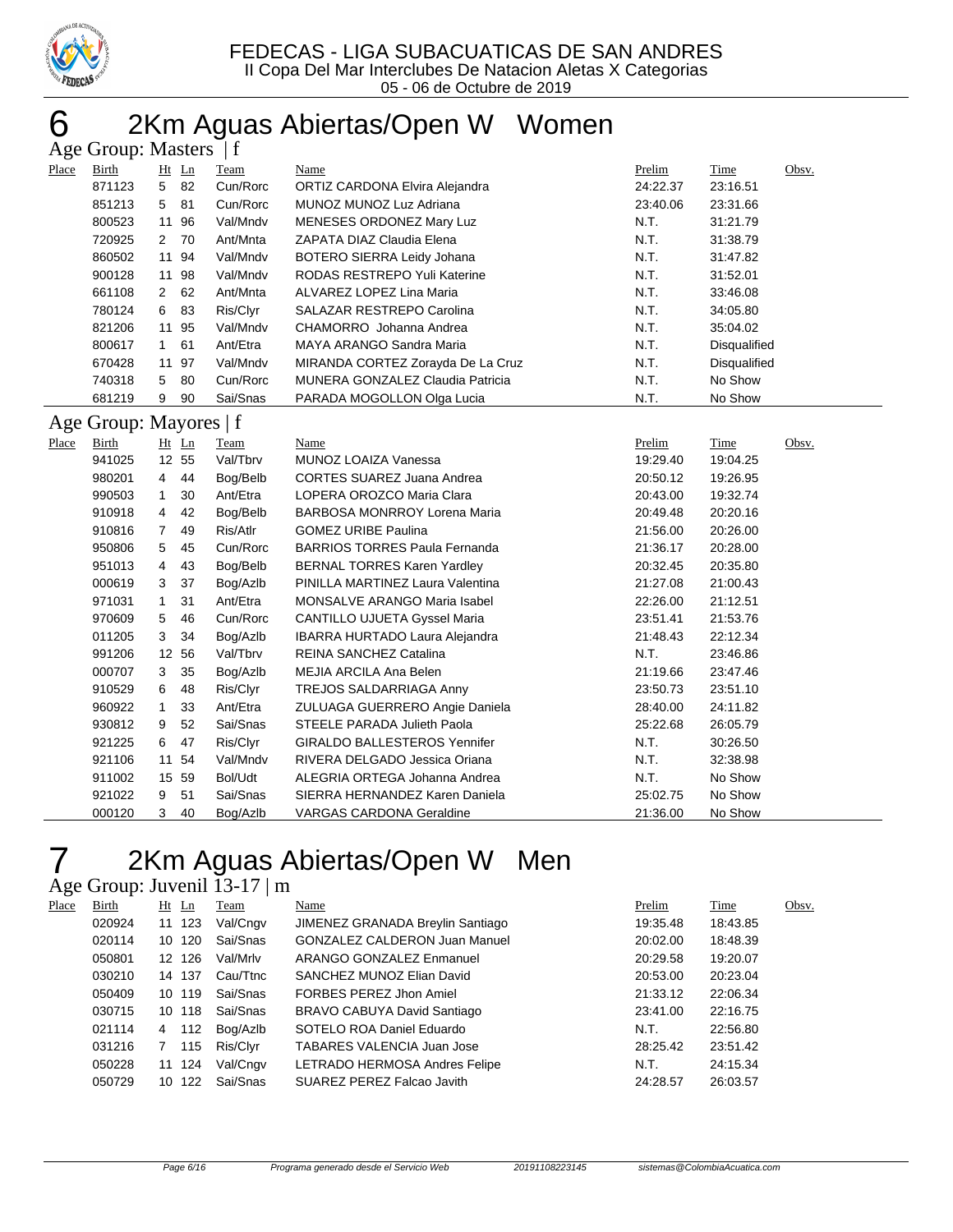

II Copa Del Mar Interclubes De Natacion Aletas X Categorias 05 - 06 de Octubre de 2019

|                         | Continuing Event: 7 2Km Aguas Abiertas/Open W Age Group: JUVENIL 13-17   M |                |         |          |                                      |             |              |       |  |  |
|-------------------------|----------------------------------------------------------------------------|----------------|---------|----------|--------------------------------------|-------------|--------------|-------|--|--|
|                         | 050611                                                                     |                | 7 113   | Ris/Clyr | <b>CARDENAS BARRIOS Nicolas</b>      | N.T.        | 26:13.68     |       |  |  |
|                         | 030620                                                                     |                | 7 114   | Ris/Clyr | PENA GOMEZ Andres Felipe             | 26:57.32    | 28:47.67     |       |  |  |
|                         | 021122                                                                     |                | 10 121  | Sai/Snas | <b>MORENO FORBES Beeycker Adolfo</b> | 23:16.00    | No Show      |       |  |  |
| Age Group: Masters<br>m |                                                                            |                |         |          |                                      |             |              |       |  |  |
| Place                   | Birth                                                                      |                | $Ht$ Ln | Team     | Name                                 | Prelim      | Time         | Obsv. |  |  |
|                         | 881202                                                                     | 6              | 195     | Cun/Rorc | SIERRA HERNANDEZ Camilo Alejandro    | 19:53.67    | 19:14.89     |       |  |  |
|                         | 900214                                                                     | 3              | 191     | Ant/Dsma | <b>TABORDA ARENAS Jairo Alberto</b>  | 20:29.00    | 19:32.08     |       |  |  |
|                         | 880307                                                                     | 6              | 194     | Cun/Rorc | <b>MORENO GIRALDO Carlos Andres</b>  | 22:05.25    | 22:12.05     |       |  |  |
|                         | 711217                                                                     | 2              | 186     | Ant/Mnta | PATINO MEJIA Carlos Eduardo          | N.T.        | 26:07.80     |       |  |  |
|                         | 720606                                                                     |                | 13 204  | Val/Mndv | PALACIOS GUSTAVO Adolfo              | N.T.        | 28:51.79     |       |  |  |
|                         | 800227                                                                     | $\mathbf{2}$   | 183     | Ant/Mnta | LOPEZ RUBIO Andres                   | N.T.        | 30:31.24     |       |  |  |
|                         | 630519                                                                     | $7\phantom{0}$ | 196     | Ris/Clyr | RIOS VALENCIA Luis Emilio            | N.T.        | 34:17.28     |       |  |  |
|                         | 560513                                                                     |                | 13 203  | Val/Mndv | CAICEDO FRANCO Rafael Marino         | N.T.        | 35:15.53     |       |  |  |
|                         | 781001                                                                     |                | 10 199  | Sai/Snas | RICO VILLARREAL Juan Carlos          | 88:88:88.88 | Disqualified |       |  |  |
|                         | 580625                                                                     | 6              | 192     | Cun/Rorc | <b>BLANCO GOMEZ Juan Evangelista</b> | N.T.        | No Show      |       |  |  |
|                         | 551125                                                                     | 6              | 193     | Cun/Rorc | CIFUENTES SAAVEDRA Mario             | N.T.        | No Show      |       |  |  |
|                         | Age Group: Mayores   m                                                     |                |         |          |                                      |             |              |       |  |  |
| Place                   | Birth                                                                      |                | $Ht$ Ln | Team     | Name                                 | Prelim      | <b>Time</b>  | Obsv. |  |  |
|                         | 991107                                                                     | 4              | 158     | Bog/Azlb | <b>GOMEZ CASANOVA Juan Sebastian</b> | 18:30.00    | 17:29.46     |       |  |  |
|                         | 930920                                                                     | 9              | 169     | Ris/Agmr | AGUIRRE GAMBOA Juan Sebastian        | 20:59.00    | 17:52.75     |       |  |  |
|                         | 991015                                                                     | 4              | 156     | Bog/Azlb | ALONSO ROJAS Jonathan Esteban        | 18:42.04    | 18:09.12     |       |  |  |
|                         | 970713                                                                     | 4              | 157     | Bog/Azlb | ALVAREZ NIEVES Santiago              | 19:01.15    | 18:09.61     |       |  |  |
|                         | 970622                                                                     | 1              | 154     | Ant/Etra | MOSCOSO PELAEZ Juan Jose             | 20:02.22    | 18:46.91     |       |  |  |
|                         | 991210                                                                     | 1              | 151     | Ant/Etra | <b>GONZALEZ MENJURA Daniel</b>       | 20:43.63    | 19:33.33     |       |  |  |
|                         | 930227                                                                     | 6              | 163     | Cun/Rorc | <b>LAGOS PRIETO Daniel Felipe</b>    | 20:56.27    | 20:10.96     |       |  |  |
|                         | 910721                                                                     | 7              | 164     | Ris/Clyr | <b>LENIS ARAGON Andres Felipe</b>    | 21:49.39    | 20:15.68     |       |  |  |
|                         | 910426                                                                     | 8              | 166     | Ris/Atlr | CARDONA SEPULVEDA Freddy Alejandro   | 21:12.00    | 20:30.29     |       |  |  |
|                         | 960622                                                                     | 7              | 165     | Ris/Clyr | OCAMPO GUAPACHA Daniel Felipe        | 22:31.78    | 20:37.88     |       |  |  |
|                         | 991227                                                                     | 6              | 162     | Cun/Rorc | ARTURO ROJAS Jonathan Alejandro      | 21:43.18    | 22:15.92     |       |  |  |
|                         | 911010                                                                     | 8              | 167     | Ris/Atlr | <b>GRAJALES HERRERA Jairo Andres</b> | 19:54.81    | 23:12.93     |       |  |  |
|                         | 930921                                                                     | 5              | 161     | Bog/Prnb | JIMENEZ RAMIREZ Alexander            | 18:39.00    | Disqualified |       |  |  |

## 8 4x1Km BiAletas/4x1Km BiFins Mixed  $8$  4x1 Km E<br>Age Group: Master | x

| - -0  | -- r -  |   |         |          |                                                                                          |        |             |            |        |
|-------|---------|---|---------|----------|------------------------------------------------------------------------------------------|--------|-------------|------------|--------|
| Place | Birth   |   | $Ht$ Ln | Team     | Name                                                                                     | Prelim | T.1th.Relay | T.Team     | Obsv.  |
| 1     | RX00803 | 0 | 0       | Cun/Rorc | My0m Sierra Camilo<br>My0f Munoz Luz<br>My0m Moreno Carlos<br>My0f Ortiz Elvira          | N.T.   | N.T.        | 50:33.07   | 0.000% |
| 2     | RX00805 | 0 | 0       | Sai/Snas | My0m Rico Juan<br>Mv0f Maya Maria<br>Mv0f Mojica Maritza<br>My0m Medina Julian           | N.T.   | N.T.        | 57:04.35   | 0.000% |
| 3     | RX00807 | 0 | 0       | Val/Tbrv | Mv0f Castillo Nayibe<br>Mv0f Sanchez Alba<br>My0m Fernandez Mauricio<br>My0m Reina Yesid | N.T.   | N.T.        | 1:00:53.48 | 0.000% |
| 4     | RX00806 | 0 | 0       | Ant/Mnta | Mv0f Mesones Natalia<br>My0m Metaute Hernan<br>Mv0f Otero Ana<br>My0m Sarmiento Jaime    | N.T.   | N.T.        | 1:01:41.34 | 0.000% |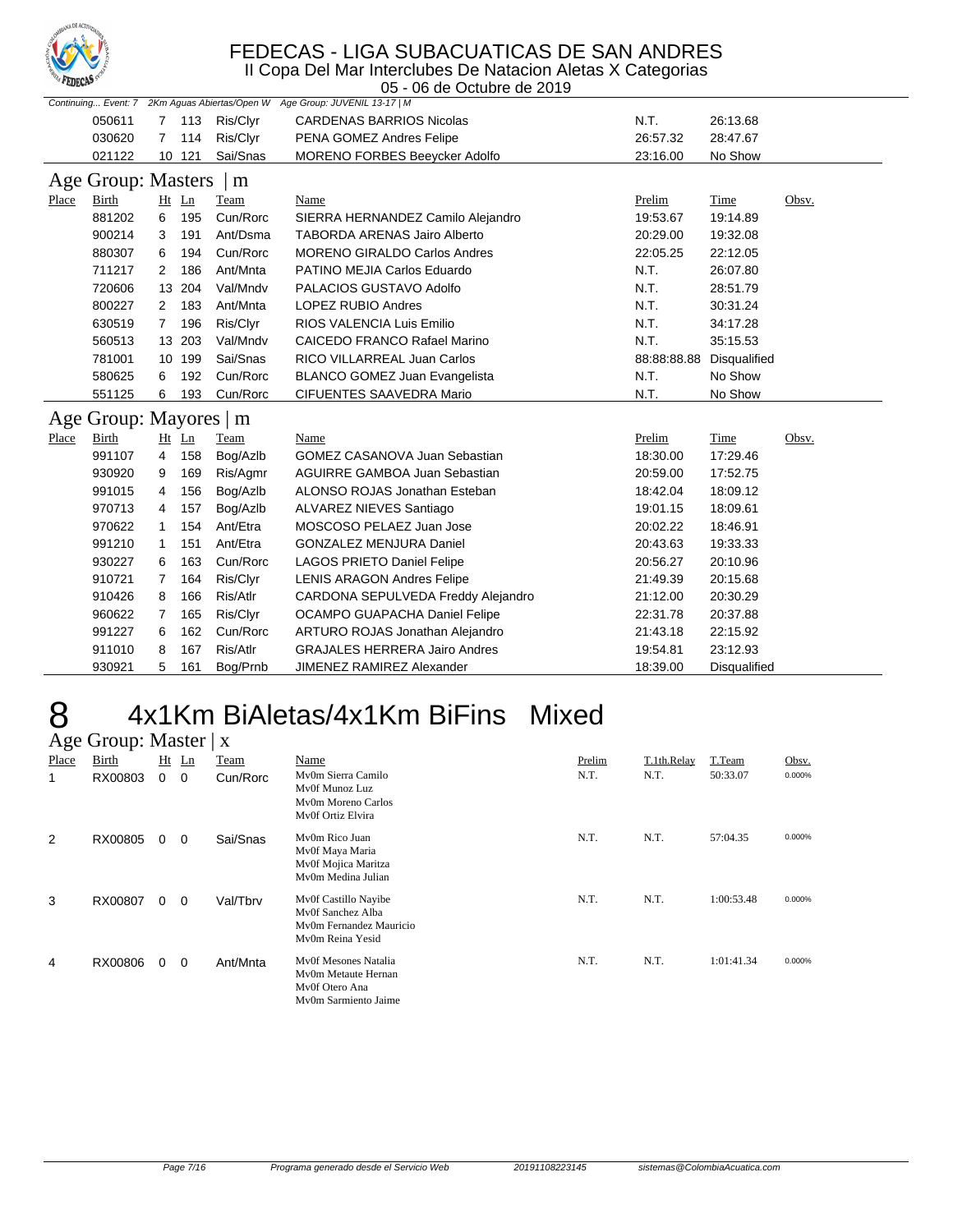

#### Continuing... Event: 8 4x1Km BiAletas/4x1Km BiFins Age Group: MAYORES | X

|              | Age Group: Mayores   x |            |          |             |                                                                                     |        |             |          |        |  |  |
|--------------|------------------------|------------|----------|-------------|-------------------------------------------------------------------------------------|--------|-------------|----------|--------|--|--|
| <b>Place</b> | Birth                  | $Ht$ Ln    |          | <b>Team</b> | Name                                                                                | Prelim | T.1th.Relay | T.Team   | Obsv.  |  |  |
|              | RX00804                | $0\quad 0$ |          | Bog/Azlb    | Myf Tellez Yenny<br>Mym Moreno Andres<br>Myf Saavedra Laura<br>Mym Saavedra Diego   | N.T.   | N.T.        | 41:27.56 | 0.000% |  |  |
| 2            | RX00802                | $\Omega$   | $\Omega$ | Ant/Etra    | Myf Tamayo Vanessa<br>Myf Lopera Maria<br>Mym Hurtado Alejandro<br>Mym Ramirez Juan | N.T.   | N.T.        | 41:66.40 | 0.000% |  |  |
| 3            | RX00801                | $\Omega$   | $\Omega$ | Cun/Rorc    | Myf Barrios Paula<br>Mym Arturo Jonathan<br>Myf Cantillo Gyssel<br>Mym Lagos Daniel | N.T.   | N.T.        | 48:59.21 | 0.000% |  |  |

## 10 1Km BiAletas/Open W Women Age Group: Juvenil 13-17 | f

| Place          | <b>Birth</b>       |                 | Ht Ln  | <b>Team</b> | Name                                      | Prelim | Time     | Obsv.  |
|----------------|--------------------|-----------------|--------|-------------|-------------------------------------------|--------|----------|--------|
| 1              | 030428             |                 | 13 18  | Val/Mrlv    | MESA SEPULVEDA Ana Sofia                  | N.T.   | 11:32.84 | 0.000% |
| 2              | 040507             | 17 <sub>3</sub> |        | Ant/Etra    | SOTO ARROYAVE Laura Sofia                 | N.T.   | 11:40.45 | 0.000% |
| 3              | 031020             | 6               | 10     | Ris/Clyr    | <b>MARULANDA MARTINEZ Gabriela Isabel</b> | N.T.   | 12:16.97 | 0.000% |
| 4              | 051207             |                 | 17 24  | Cau/Octc    | <b>MARTINEZ MUESES Maria Camila</b>       | N.T.   | 12:34.58 | 0.000% |
| 5              | 051215             | 6               | 11     | Ris/Clyr    | PULGARIN VALENCIA Shara Lizeth            | N.T.   | 12:41.53 | 0.000% |
| 6              | 060408             |                 | 17 23  | Cau/Octc    | <b>BURBANO BOLANOS Maria Monica</b>       | N.T.   | 13:18.90 | 0.000% |
| 7              | 060203             | 3               | 6      | Bog/Azlb    | SOTELO ROA Ana Sofia                      | N.T.   | 13:27.63 | 0.000% |
| 8              | 040526             | 17 <sub>1</sub> |        | Ant/Etra    | <b>GAVIRIA VAHOS Sara</b>                 | N.T.   | 13:39.99 | 0.000% |
| 9              | 050526             | 17 <sub>4</sub> |        | Ant/Etra    | ZAPATA PEA Dahiana                        | N.T.   | 13:53.65 | 0.000% |
| 10             | 060217             | 17 <sub>2</sub> |        | Ant/Etra    | JIMENEZ VILLA Valeria                     | N.T.   | 14:21.17 | 0.000% |
| 11             | 040707             | 6               | 9      | Ris/Clyr    | <b>GUZMAN BEDOYA Lina Marcela</b>         | N.T.   | 15:32.95 | 0.000% |
| 12             | 061207             |                 | 14 19  | Val/Mndv    | <b>HOLGUIN BOTERO Sara</b>                | N.T.   | 15:49.27 | 0.000% |
| 13             | 051017             | 6               | 8      | Ris/Clyr    | ARIAS CARDONA Natalia                     | N.T.   | 17:21.00 | 0.000% |
|                | 040928             |                 | 18 26  | Mex/Mex     | PISCIL RIVERA Diana Patricia              | N.T.   | No Show  |        |
|                | Age Group: Masters |                 |        | f           |                                           |        |          |        |
| Place          | <u>Birth</u>       |                 | Ht Ln  | <b>Team</b> | <b>Name</b>                               | Prelim | Time     | Obsv.  |
| 1              | 800617             |                 | 18 61  | Ant/Etra    | MAYA ARANGO Sandra Maria                  | N.T.   | 13:24.99 | 0.000% |
| $\overline{c}$ | 700928             |                 | 16 102 | Val/Arrv    | ESCOBAR LOSADA Sandra Liliana             | N.T.   | 13:53.03 | 0.000% |
| 3              | 801217             | $\overline{4}$  | 77     | Bog/Prnb    | RINCON CASTIBLANCO Yamile                 | N.T.   | 14:14.00 | 0.000% |
| 4              | 671018             | 1               | 66     | Ant/Mnta    | OTERO GUTIERREZ Ana Maria                 | N.T.   | 14:26.30 | 0.000% |
| 5              | 591028             |                 | 15 99  | Val/Tbrv    | <b>CASTILLO PEREZ Nayibe</b>              | N.T.   | 14:50.95 | 0.000% |
| 6              | 860416             | 8               | 84     | Ris/Agmr    | JARAMILLO AGUDELO Francy Johanna          | N.T.   | 14:54.00 | 0.000% |
| 7              | 770408             | $\mathbf{2}$    | 72     | Ant/Dsma    | RIVERA OBANDO Gloria Cecilia              | N.T.   | 15:21.54 | 0.000% |
| 8              | 660513             |                 | 10 89  | Sai/Snas    | <b>MOJICA NIETO Maritza</b>               | N.T.   | 15:31.32 | 0.000% |
| 9              | 870302             | 4               | 73     | Bog/Prnb    | CARO DELGADO Angela Gissette              | N.T.   | 15:32.99 | 0.000% |
| 10             | 800523             |                 | 14 96  | Val/Mndv    | MENESES ORDONEZ Mary Luz                  | N.T.   | 15:40.00 | 0.000% |
| 11             | 700401             |                 | 16 101 | Val/Arrv    | CANO MOYA Sandra Liliana                  | N.T.   | 15:41.69 | 0.000% |
| 12             | 740525             | 3               | 103    | Bog/Azlb    | HURTADO CASTIBLANCO Alba Cristina         | N.T.   | 15:42.29 | 0.000% |
| 13             | 790427             | 4               | 79     | Bog/Prnb    | ZARATE ZARATE Lyda Minelly                | N.T.   | 15:52.58 | 0.000% |
| 14             | 801126             |                 | 10 87  | Sai/Snas    | <b>MAY ROMERO Margarita</b>               | N.T.   | 15:55.06 | 0.000% |
| 15             | 860502             |                 | 14 94  | Val/Mndv    | BOTERO SIERRA Leidy Johana                | N.T.   | 15:58.66 | 0.000% |
| 16             | 720925             | $\mathbf{1}$    | 70     | Ant/Mnta    | ZAPATA DIAZ Claudia Elena                 | N.T.   | 15:59.46 | 0.000% |
| 17             | 770922             | 4               | 76     | Bog/Prnb    | <b>RINCON CASTIBLANCO Ruth</b>            | N.T.   | 16:04.94 | 0.000% |
| 18             | 640505             | 4               | 74     | Bog/Prnb    | MOTAVITA MOTAVITA Vianney                 | N.T.   | 16:16.78 | 0.000% |
| 19             | 810511             |                 | 10 85  | Sai/Snas    | ARCHBOLD CRIOLLO Sue llet                 | N.T.   | 16:20.00 | 0.000% |
| 20             | 771126             |                 | 10 86  | Sai/Snas    | CALDERON PALACIO Sandra                   | N.T.   | 16:21.00 | 0.000% |
| 21             | 810415             |                 | 10 92  | Sai/Snas    | RESTREPO GIRALDO Liliana                  | N.T.   | 16:56.00 | 0.000% |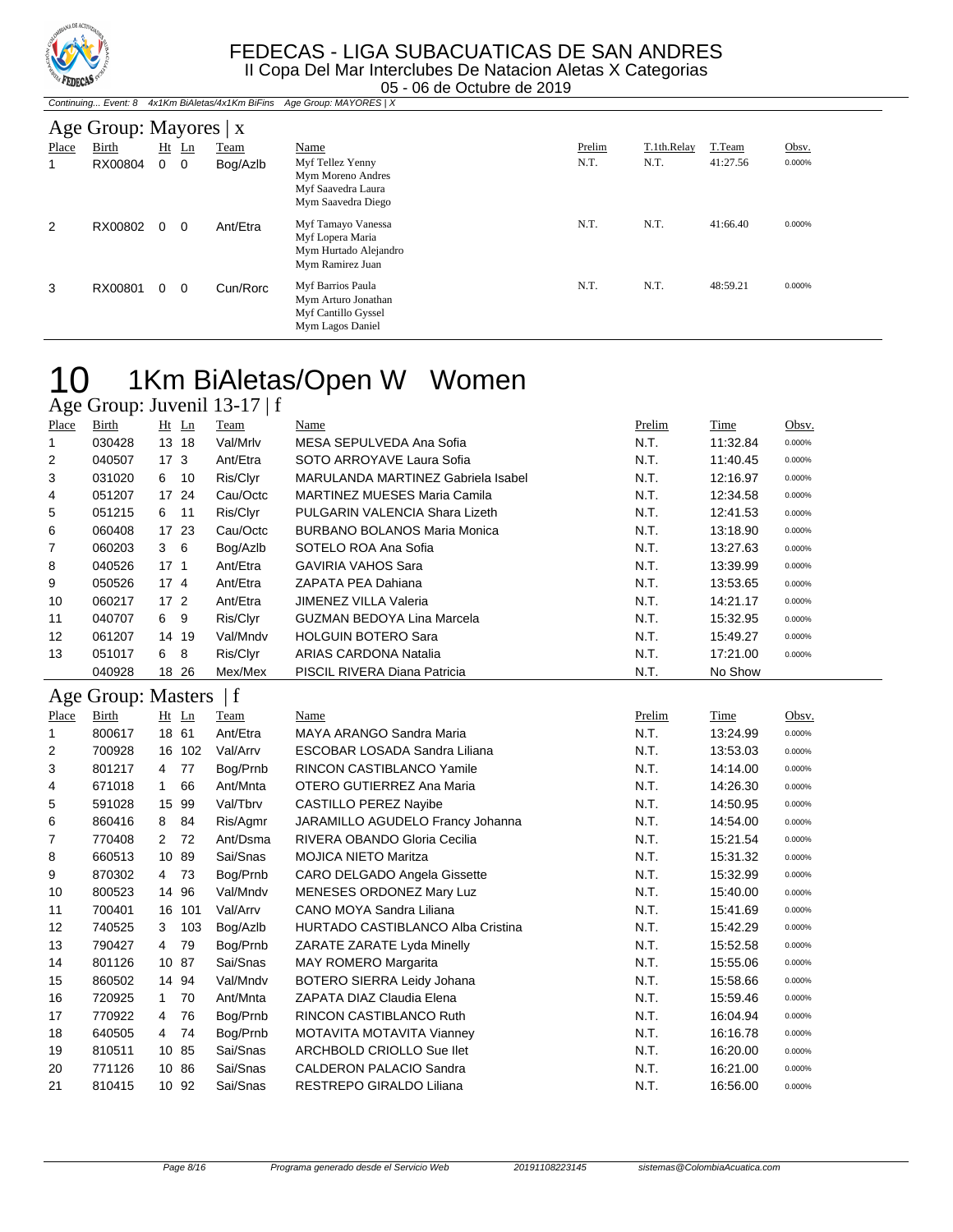

05 - 06 de Octubre de 2019

|                       |                        |                |        |                      | Continuing Event: 10 1Km BiAletas/Open W Age Group: MASTERS   F |          |              |        |
|-----------------------|------------------------|----------------|--------|----------------------|-----------------------------------------------------------------|----------|--------------|--------|
| 22                    | 821206                 | 14 95          |        | Val/Mndv             | CHAMORRO Johanna Andrea                                         | N.T.     | 17:04.00     | 0.000% |
| 23                    | 770518                 | 10 93          |        | Sai/Snas             | ROA MONTOYA Marcela Maria                                       | N.T.     | 17:08.00     | 0.000% |
| 24                    | 780124                 | 6              | 83     | Ris/Clyr             | SALAZAR RESTREPO Carolina                                       | N.T.     | 17:11.00     | 0.000% |
| 25                    | 701112                 | 2, 71          |        | Ant/Dsma             | CLAVIJO BOLIVAR Liliana                                         | N.T.     | 17:24.81     | 0.000% |
| 25                    | 670428                 | 14 97          |        | Val/Mndv             | MIRANDA CORTEZ Zorayda De La Cruz                               | N.T.     | 17:24.81     | 0.000% |
| 27                    | 470307                 | $\mathbf{1}$   | 68     | Ant/Mnta             | PINO GALEANO Sir Mery                                           | N.T.     | 17:40.08     | 0.000% |
| 28                    | 610616                 | $\mathbf{1}$   | 64     | Ant/Mnta             | <b>GONZALEZ ATEHORTUA Emilse Del Socorro</b>                    | N.T.     | 18:02.48     | 0.000% |
| 29                    | 610327                 | 4              | 75     | Bog/Prnb             | OCAMPO GONZALEZ Martha Cecilia                                  | N.T.     | 18:12.65     | 0.000% |
| 30                    | 811115                 | 10 91          |        | Sai/Snas             | PETERSON CLARA Oliva                                            | N.T.     | 18:19.37     | 0.000% |
| 31                    | 840208                 | 1              | 65     | Ant/Mnta             | <b>MESONES MESONES Natalia</b>                                  | N.T.     | 19:13.04     | 0.000% |
| 32                    | 760216                 |                | 15 100 | Val/Tbrv             | SANCHEZ PALACIO Alba Lucia                                      | N.T.     | 19:40.92     | 0.000% |
| 33                    | 541102                 | 4              | 78     | Bog/Prnb             | SALCEDO RODRIGUEZ Luz Marina                                    | N.T.     | 21:34.58     | 0.000% |
|                       | 900128                 | 14 98          |        | Val/Mndv             | RODAS RESTREPO Yuli Katerine                                    | N.T.     | Disqualified |        |
|                       | 740318                 | 5              | 80     | Cun/Rorc             | MUNERA GONZALEZ Claudia Patricia                                | N.T.     | No Show      |        |
|                       | 681219                 | 11 90          |        | Sai/Snas             | PARADA MOGOLLON Olga Lucia                                      | N.T.     | No Show      |        |
|                       | 760327                 | $\mathbf{1}$   | 69     | Ant/Mnta             | SERNA GONZALEZ Llinet Marcela                                   | N.T.     | No Show      |        |
|                       | Age Group: Mayores   f |                |        |                      |                                                                 |          |              |        |
|                       | Birth                  |                | Ht Ln  |                      | Name                                                            | Prelim   | Time         | Obsv.  |
| Place<br>$\mathbf{1}$ | 011107                 | 3 38           |        | Team<br>Bog/Azlb     | SAAVEDRA PEREZ Laura Valentina                                  | N.T.     | 10:28.35     | 0.000% |
| 2                     | 970305                 |                | 12 53  | Val/Brrv             | RINCON REYES Arantxa Valentina                                  | 10:31.08 | 10:31.08     | 0.000% |
| 3                     | 990503                 | 17 30          |        | Ant/Etra             | LOPERA OROZCO Maria Clara                                       | N.T.     | 10:58.70     | 0.000% |
| 4                     | 971031                 | 17 31          |        | Ant/Etra             | MONSALVE ARANGO Maria Isabel                                    | N.T.     | 11:10.96     | 0.000% |
| 5                     | 910529                 | 6              | 48     | Ris/Clyr             | TREJOS SALDARRIAGA Anny                                         | N.T.     | 11:14.88     | 0.000% |
| 6                     | 911125                 | $\overline{7}$ | 50     | Ris/Atlr             | <b>VARGAS CORTES Paola Andrea</b>                               | N.T.     | 11:26.58     | 0.000% |
| 7                     | 990223                 | 3              | 39     | Bog/Azlb             | <b>TELLEZ DEVIA Yenny Alexandra</b>                             | N.T.     | 11:28.85     | 0.000% |
| 8                     | 950806                 | 5              | 45     | Cun/Rorc             | <b>BARRIOS TORRES Paula Fernanda</b>                            | N.T.     | 11:42.60     | 0.000% |
| 9                     | 980818                 | 3              | 36     | Bog/Azlb             | <b>MEJIA ARCILA Salome</b>                                      | N.T.     | 11:46.97     | 0.000% |
| 10                    | 010504                 | 17 32          |        | Ant/Etra             | TAMAYO CABALLERO Vanessa                                        | N.T.     | 11:56.69     | 0.000% |
| 11                    | 011205                 | 3              | 34     | Bog/Azlb             | <b>IBARRA HURTADO Laura Alejandra</b>                           | N.T.     | 12:24.28     | 0.000% |
| 12                    | 960129                 | 16 58          |        | Val/Arrv             | <b>CRUZ TORRES Laura Isabel</b>                                 | N.T.     | 13:55.00     | 0.000% |
| 13                    | 960922                 | 17 33          |        | Ant/Etra             | ZULUAGA GUERRERO Angie Daniela                                  | N.T.     | 13:58.00     | 0.000% |
| 14                    | 950822                 | $\overline{4}$ | 41     |                      | SACRISTAN CELIS Lorena Fernanda                                 | N.T.     | 14:56.00     | 0.000% |
| 15                    | 921225                 | 6              | 47     | Bog/Prnb<br>Ris/Clyr | <b>GIRALDO BALLESTEROS Yennifer</b>                             | N.T.     | 15:47.56     | 0.000% |
| 16                    | 921106                 | 14 54          |        | Val/Mndv             | RIVERA DELGADO Jessica Oriana                                   | N.T.     | 16:03.14     | 0.000% |
|                       | 921022                 | 10 51          |        | Sai/Snas             | SIERRA HERNANDEZ Karen Daniela                                  | N.T.     | No Show      |        |
|                       |                        | 3              | 40     |                      |                                                                 |          |              |        |
|                       | 000120                 |                |        | Bog/Azlb             | <b>VARGAS CARDONA Geraldine</b>                                 | N.T.     | No Show      |        |

## 11 1Km BiAletas/Open W Men Age Group: Juvenil 13-17 | m

| ີ     |        |           |             |                                      |        |          |        |
|-------|--------|-----------|-------------|--------------------------------------|--------|----------|--------|
| Place | Birth  | $Ht$ Ln   | <b>Team</b> | Name                                 | Prelim | Time     | Obsv.  |
| 1     | 020624 | 132<br>17 | Cau/Ttnc    | <b>CASTRILLON VELEZ Jesus Andres</b> | N.T.   | 10:41.76 | 0.000% |
| 2     | 040628 | 133<br>17 | Cau/Ttnc    | COLLAZOS JIMENEZ Juan Sebastian      | N.T.   | 10:47.16 | 0.000% |
| 3     | 050409 | 119<br>9  | Sai/Snas    | FORBES PEREZ Jhon Amiel              | N.T.   | 10:50.00 | 0.000% |
| 4     | 020606 | 116<br>7  | Ris/Atlr    | <b>FONSECA TORRES Camilo</b>         | N.T.   | 10:50.24 | 0.000% |
| 5     | 020519 | 3<br>111  | Ant/Dsma    | GIRALDO RINCON Juan Diego            | N.T.   | 10:53.58 | 0.000% |
| 6     | 060420 | 130<br>13 | Val/Narv    | VIVAS IDARRAGA Juan David            | N.T.   | 10:56.54 | 0.000% |
| 7     | 051209 | 129<br>13 | Val/Narv    | RIVILLAS CEBALLOS Juan David         | N.T.   | 11:03.59 | 0.000% |
| 8     | 030313 | 134<br>17 | Cau/Ttnc    | <b>GOMEZ BECERRA Victor Manuel</b>   | N.T.   | 11:08.32 | 0.000% |
| 9     | 030621 | 110       | Ant/Etra    | RENDON GARCIA Juan Jose              | N.T.   | 11:09.12 | 0.000% |
| 10    | 031216 | 6<br>115  | Ris/Clyr    | <b>TABARES VALENCIA Juan Jose</b>    | N.T.   | 11:12.29 | 0.000% |
| 11    | 020124 | 7<br>117  | Ris/Atlr    | <b>MUNOZ TORRES Santiago</b>         | N.T.   | 11:38.50 | 0.000% |
| 12    | 030620 | 6<br>114  | Ris/Clyr    | PENA GOMEZ Andres Felipe             | N.T.   | 11:40.10 | 0.000% |
| 13    | 060919 | 138<br>17 | Cau/Ttnc    | URRUTIA BETANCOURT Andres Geronimo   | N.T.   | 11:41.58 | 0.000% |
| 14    | 050822 | 128<br>11 | Val/Mrlv    | <b>MURILLO PEREZ Pablo</b>           | N.T.   | 12:00.71 | 0.000% |
|       |        |           |             |                                      |        |          |        |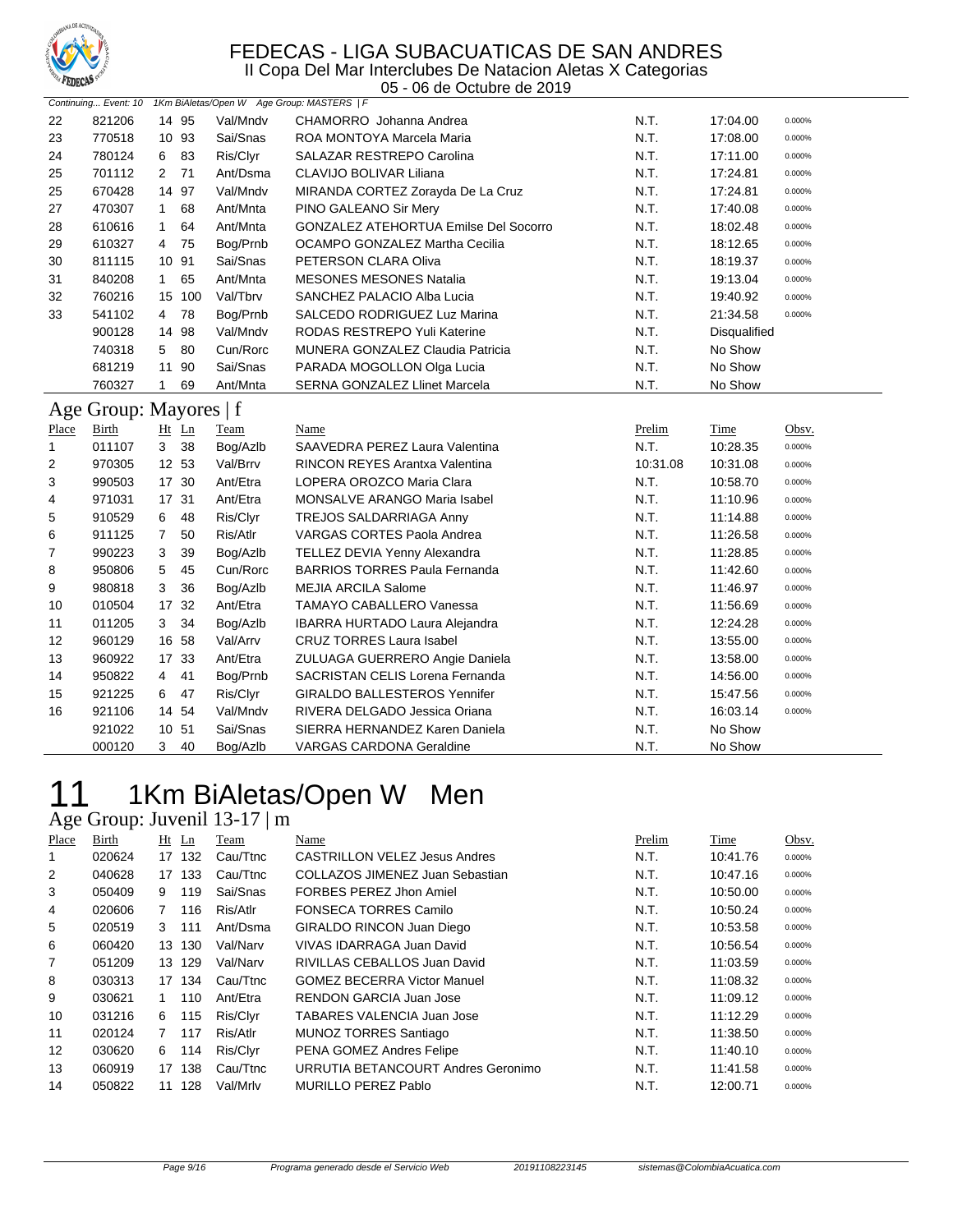

II Copa Del Mar Interclubes De Natacion Aletas X Categorias

| <b>A CULCIA</b><br>05 - 06 de Octubre de 2019 |                        |                              |                         |                                                  |                       |                         |                     |
|-----------------------------------------------|------------------------|------------------------------|-------------------------|--------------------------------------------------|-----------------------|-------------------------|---------------------|
|                                               | Continuing Event: 11   |                              |                         | 1Km BiAletas/Open W Age Group: JUVENIL 13-17   M |                       |                         |                     |
| 15                                            | 040521                 | 11 127                       | Val/Mrlv                | HERRERA LABRADOR Juan Felipe                     | N.T.                  | 12:05.83                | 0.000%              |
| 16                                            | 050611                 | 113<br>6                     | Ris/Clyr                | <b>CARDENAS BARRIOS Nicolas</b>                  | N.T.                  | 12:11.88                | 0.000%              |
| 17                                            | 051025                 | 16 131                       | Cau/Octc                | <b>GARCES CAMPO Andres Felipe</b>                | N.T.                  | 12:22.28                | 0.000%              |
| 18                                            | 060910                 | 17 136                       | Cau/Ttnc                | SANCHEZ ANACONA Miguel Angel                     | N.T.                  | 12:23.53                | 0.000%              |
|                                               | 021122                 | 9<br>121                     | Sai/Snas                | <b>MORENO FORBES Beeycker Adolfo</b>             | N.T.                  | No Show                 |                     |
| Age                                           | Group: Masters         |                              | m                       |                                                  |                       |                         |                     |
| <b>Place</b>                                  | <b>Birth</b>           | Ht Ln                        | <b>Team</b>             | <b>Name</b>                                      | <u>Prelim</u>         | <b>Time</b>             | Obsv.               |
| 1                                             | 880307                 | 194<br>5                     | Cun/Rorc                | <b>MORENO GIRALDO Carlos Andres</b>              | N.T.                  | 11:36.26                | 0.000%              |
| 2                                             | 740703                 | 14 206                       | Val/Tbrv                | REINA CLAVIJO Yesid                              | N.T.                  | 13:06.47                | 0.000%              |
| 3                                             | 720606                 | 12 204                       | Val/Mndv                | PALACIOS GUSTAVO Adolfo                          | N.T.                  | 13:07.18                | 0.000%              |
| 4                                             | 781001                 | 9<br>199                     | Sai/Snas                | RICO VILLARREAL Juan Carlos                      | 13:17.82              | 13:17.82                | 0.000%              |
| 5                                             | 710309                 | 189<br>3                     | Ant/Dsma                | ALVAREZ ZAPATA Wilson Alonso                     | N.T.                  | 13:22.29                | 0.000%              |
| 5                                             | 850902                 | 198<br>9                     | Sai/Snas                | <b>MEDINA MARIN Julian</b>                       | N.T.                  | 13:22.29                | 0.000%              |
| 7                                             | 560118                 | 14 205                       | Val/Tbrv                | FERNANDEZ NARVAEZ Mauricio Eduardo               | N.T.                  | 13:55.14                | 0.000%              |
| 8                                             | 690906                 | 10 200                       | Val/Cngv                | BAZANTE ERASSO Juan Carlos                       | N.T.                  | 13:55.86                | 0.000%              |
| 8                                             | 871210                 | 185<br>$\mathbf{2}$          | Ant/Mnta                | <b>METAUTE SARMIENTO Hernan Dario</b>            | N.T.                  | 13:55.86                | 0.000%              |
| 10                                            | 650301                 | 181<br>2                     | Ant/Mnta                | <b>GOMEZ PATINO Jhon Harvey</b>                  | N.T.                  | 14:34.14                | 0.000%              |
| 11                                            | 710608                 | 10 201                       | Val/Cngv                | CASTILLO COBALEDA Diego Fernando                 | N.T.                  | 14:35.04                | 0.000%              |
| 12                                            | 640415                 | 188<br>2                     | Ant/Mnta                | SARMIENTO OCAMPO Jaime Alberto                   | N.T.                  | 14:46.17                | 0.000%              |
| 13                                            | 640520                 | $\overline{c}$<br>187        | Ant/Mnta                | RAMIREZ GARCIA Mauricio                          | N.T.                  | 15:30.20                | 0.000%              |
| 14                                            | 631010                 | 4<br>208                     | Bog/Azlb                | <b>GONZALEZ JUSTINICO Carlos Fernando</b>        | N.T.                  | 15:55.51                | 0.000%              |
| 15                                            | 580524                 | 182<br>2                     | Ant/Mnta                | GONZALEZ DOMINGUEZ Juan Ricardo                  | N.T.                  | 16:20.44                | 0.000%              |
| 16                                            | 901020                 | 8<br>197                     | Ris/Agmr                | RAMIREZ AGUDELO Ricardo                          | N.T.                  | 16:31.46                | 0.000%              |
| 16                                            | 630519                 | 196<br>6                     | Ris/Clyr                | RIOS VALENCIA Luis Emilio                        | N.T.                  | 16:31.46                | 0.000%              |
| 18                                            | 690123                 | 3<br>190                     | Ant/Dsma                | <b>GARCES GUTIERREZ Guiovanny Andres</b>         | N.T.                  | 16:42.15                | 0.000%              |
| 19                                            | 550619                 | 180<br>2                     | Ant/Mnta                | CARVHALO ESCOBAR Luis Guillermo                  | N.T.                  | 16:49.20                | 0.000%              |
| 20                                            | 580625                 | 5<br>192                     | Cun/Rorc                | <b>BLANCO GOMEZ Juan Evangelista</b>             | N.T.                  | 17:18.67                | 0.000%              |
| 21                                            | 560513                 | 12 203                       | Val/Mndv                | CAICEDO FRANCO Rafael Marino                     | N.T.                  | 17:29.10                | 0.000%              |
| 22                                            | 551125                 | 193<br>5                     | Cun/Rorc                | <b>CIFUENTES SAAVEDRA Mario</b>                  | N.T.                  | 19:14.23                | 0.000%              |
| 23                                            | 491211                 | 184<br>2                     | Ant/Mnta                | LOPEZ VASQUEZ Carlos Mario                       | N.T.                  | 20:16.19                | 0.000%              |
|                                               | 721011                 | 16 207                       | Cau/Octc                | VARGAS URICOECHEA Hernando                       | N.T.                  | No Show                 |                     |
|                                               | Age Group: Mayores   m |                              |                         |                                                  |                       |                         |                     |
| Place                                         | Birth                  |                              |                         |                                                  |                       |                         |                     |
| 1                                             | 990404                 | Ht Ln<br>152<br>$\mathbf{1}$ | <b>Team</b><br>Ant/Etra | Name<br>HURTADO SANCHEZ Alejandro                | <u>Prelim</u><br>N.T. | <b>Time</b><br>09:49.51 | Obsv.<br>0.000%     |
| 2                                             | 991202                 | 160<br>4                     | Bog/Azlb                | SAAVEDRA PEREZ Diego Andres                      | N.T.                  | 09:50.10                | 0.000%              |
| 3                                             | 000629                 | 155<br>1                     | Ant/Etra                | RAMIREZ VILLA Juan Jose                          | N.T.                  | 10:01.50                | 0.000%              |
| 4                                             | 940614                 | 4<br>159                     | Bog/Azlb                | MORENO OSPINA Andres Felipe                      | N.T.                  | 10:20.26                | 0.000%              |
| 5                                             | 981229                 | 14 173                       | Val/Tbrv                | MOSQUERA IBAGON Juan Fernando                    | N.T.                  | 10:30.09                | 0.000%              |
|                                               | 991015                 | 156                          | Bog/Azlb                | ALONSO ROJAS Jonathan Esteban                    | N.T.                  | 10:30.91                |                     |
| 6                                             | 910324                 | 4<br>168                     | Ris/Atlr                | MUNOZ TORRES Dario Jose                          |                       |                         | 0.000%<br>$0.000\%$ |
| 7                                             | 970713                 | 7                            |                         | ALVAREZ NIEVES Santiago                          | N.T.                  | 10:34.92                |                     |
| 8                                             |                        | 4<br>157                     | Bog/Azlb<br>Val/Mrlv    | PRADA JAIMES Juan Camilo                         | N.T.                  | 10:52.66                | 0.000%              |
| 9                                             | 010601                 | 11 171                       |                         |                                                  | N.T.                  | 11:05.65                | 0.000%              |
| 10                                            | 991210                 | 151<br>1                     | Ant/Etra                | <b>GONZALEZ MENJURA Daniel</b>                   | N.T.                  | 11:07.60                | 0.000%              |
| 10                                            | 910721                 | 164<br>6                     | Ris/Clyr                | <b>LENIS ARAGON Andres Felipe</b>                | N.T.                  | 11:07.60                | 0.000%              |
| 12                                            | 970622                 | 154<br>1                     | Ant/Etra                | MOSCOSO PELAEZ Juan Jose                         | N.T.                  | 11:10.62                | 0.000%              |
| 13                                            | 930227                 | 163<br>5                     | Cun/Rorc                | LAGOS PRIETO Daniel Felipe                       | N.T.                  | 11:39.70                | 0.000%              |
| 14                                            | 930606                 | 170<br>9                     | Sai/Snas                | GOMEZ CEPEDA Kevin Jesus                         | N.T.                  | 11:49.10                | 0.000%              |
| 15                                            | 940716                 | 15 174                       | Val/Arrv                | REYES HENAO Sergio Esteban                       | N.T.                  | 12:10.01                | 0.000%              |
| 16                                            | 960622                 | 165<br>6                     | Ris/Clyr                | OCAMPO GUAPACHA Daniel Felipe                    | N.T.                  | 12:11.88                | 0.000%              |
| 17                                            | 991227                 | 162<br>5                     | Cun/Rorc                | ARTURO ROJAS Jonathan Alejandro                  | N.T.                  | 12:19.73                | 0.000%              |
| 18                                            | 001223                 | 11 172                       | Val/Mrlv                | TEJADA OLARTE Kevin Manuel                       | N.T.                  | 14:24.26                | $0.000\%$           |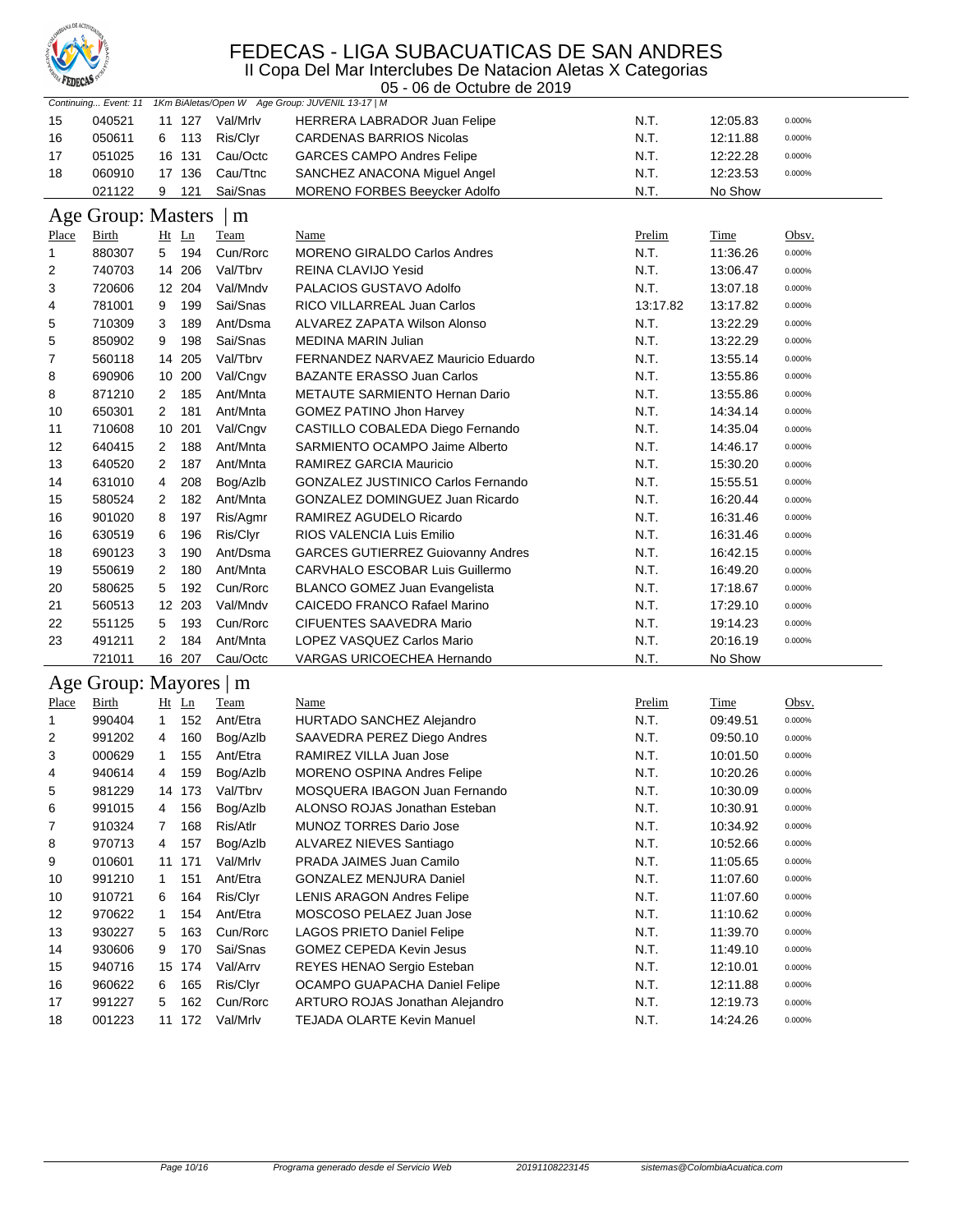

Continuing... Event: 12 4x250m Surface Age Group: MAYORES | X

## 12 4x250m Surface Mixed Age Group: Mayores | x

| − ح- ∙                | $\frac{1}{2}$           |                |                |                  |                                                                                            |                |                     |                    |                 |
|-----------------------|-------------------------|----------------|----------------|------------------|--------------------------------------------------------------------------------------------|----------------|---------------------|--------------------|-----------------|
| Place<br>$\mathbf{1}$ | <b>Birth</b><br>RX01205 | 1              | $Ht$ Ln<br>3   | Team<br>Bog/Azlb | Name<br>Mym Gomez Juan<br>Myf Pinilla Laura<br>Myf Saavedra Laura<br>Mym Moreno Andres     | Prelim<br>N.T. | T.1th.Relay<br>N.T. | T.Team<br>09:32.83 | Obsv.<br>0.000% |
| 2                     | RX01203                 | 2              | 4              | Ant/Etra         | Myf Tamayo Vanessa<br>Mym Ramirez Juan<br>Myf Lopera Maria<br>Mym Mercado Darwin           | N.T.           | N.T.                | 09:37.40           | 0.000%          |
| 3                     | RX01206                 | $\mathbf{1}$   | 4              | Ris/Atlr         | Mym Cardona Freddy<br>Mym Munoz Dario<br>Myf Gomez Paulina<br>Myf Vargas Paola             | N.T.           | N.T.                | 09:59.37           | 0.000%          |
| 4                     | RX01201                 | $\overline{2}$ | 3              | Cun/Rorc         | Myf Barrios Paula<br>Mym Arturo Jonathan<br>Mv0m Sierra Camilo<br>Myf Cantillo Gyssel      | N.T.           | N.T.                | 10:07.42           | 0.000%          |
| 5                     | RX01213                 | $\overline{1}$ | $\overline{2}$ | Ris/Clyr         | Mym Ocampo Daniel<br>B167f Marulanda Gabriela<br>Myf Trejos Anny<br>B167m Tabares Juan     | N.T.           | N.T.                | 10:16.76           | 0.000%          |
| 6                     | RX01219                 | $\mathbf 0$    | $\mathbf 0$    | Sai/Snas         | B167m Gonzalez Juan<br>Myf Sierra Karen<br>Myf Steele Julieth<br>B167m Forbes Jhon         | N.T.           | N.T.                | 10:41.84           | 0.000%          |
| $\overline{7}$        | RX01218                 | $\mathbf 0$    | $\overline{0}$ | Ris/Agmr         | B167f Blandon Mariana<br>Mym Aguirre Juan<br>Mv0f Jaramillo Francy<br>Mv0m Ramirez Ricardo | N.T.           | N.T.                | 11:59.90           | 0.000%          |
|                       | RX01216                 | 2              | 6              | Ant/Mnta         | Mv0f Zapata Claudia<br>My0m Metaute Hernan<br>Mv0f Otero Ana<br>Mv0m Patino Carlos         | N.T.           | N.T.                | Disqualified       |                 |
|                       | RX01204 2 2             |                |                | Val/Tbrv         | Mv0f Castillo Nayibe<br>Mv0m Fernandez Mauricio<br>Mv0m Reina Yesid<br>Mv0f Sanchez Alba   | N.T.           | N.T.                | No Show            |                 |
|                       | RX01212 2               |                | $\mathbf{1}$   | Bog/Prnb         | Mv0f Rincon Yamile<br>Mv0f Caro Angela<br>Mv0f Ocampo Martha<br>Mv0f Motavita Vianney      | N.T.           | N.T.                | No Show            |                 |

# 13 250m BiFins / Open Water Women

Age Group: Juvenil 13-17 | f

| Place | Birth  | Ht | Ln  | Team     | <u>Name</u>                         | Prelim | <b>Time</b> | Obsv. |
|-------|--------|----|-----|----------|-------------------------------------|--------|-------------|-------|
|       | 051207 | 5. | -24 | Cau/Octc | MARTINEZ MUESES Maria Camila        | N.T.   | 02:55.18    |       |
|       | 030423 | 4  | 12  | Ris/Atlr | <b>ESCOBAR LOPEZ Maria Jose</b>     | N.T.   | 02:56.88    |       |
|       | 031020 | 4  | 10  | Ris/Clyr | MARULANDA MARTINEZ Gabriela Isabel  | N.T.   | 02:58.84    |       |
|       | 060408 | 4  | -23 | Cau/Octc | <b>BURBANO BOLANOS Maria Monica</b> | N.T.   | 03:18.09    |       |
|       | 060217 | 4  | -2  | Ant/Etra | <b>JIMENEZ VILLA Valeria</b>        | N.T.   | 03:20.19    |       |
|       | 061207 |    | 19  | Val/Mndv | <b>HOLGUIN BOTERO Sara</b>          | N.T.   | No Show     |       |
|       | 030428 | 5  | 18  | Val/Mrlv | MESA SEPULVEDA Ana Sofia            | N.T.   | No Show     |       |
|       |        |    |     |          |                                     |        |             |       |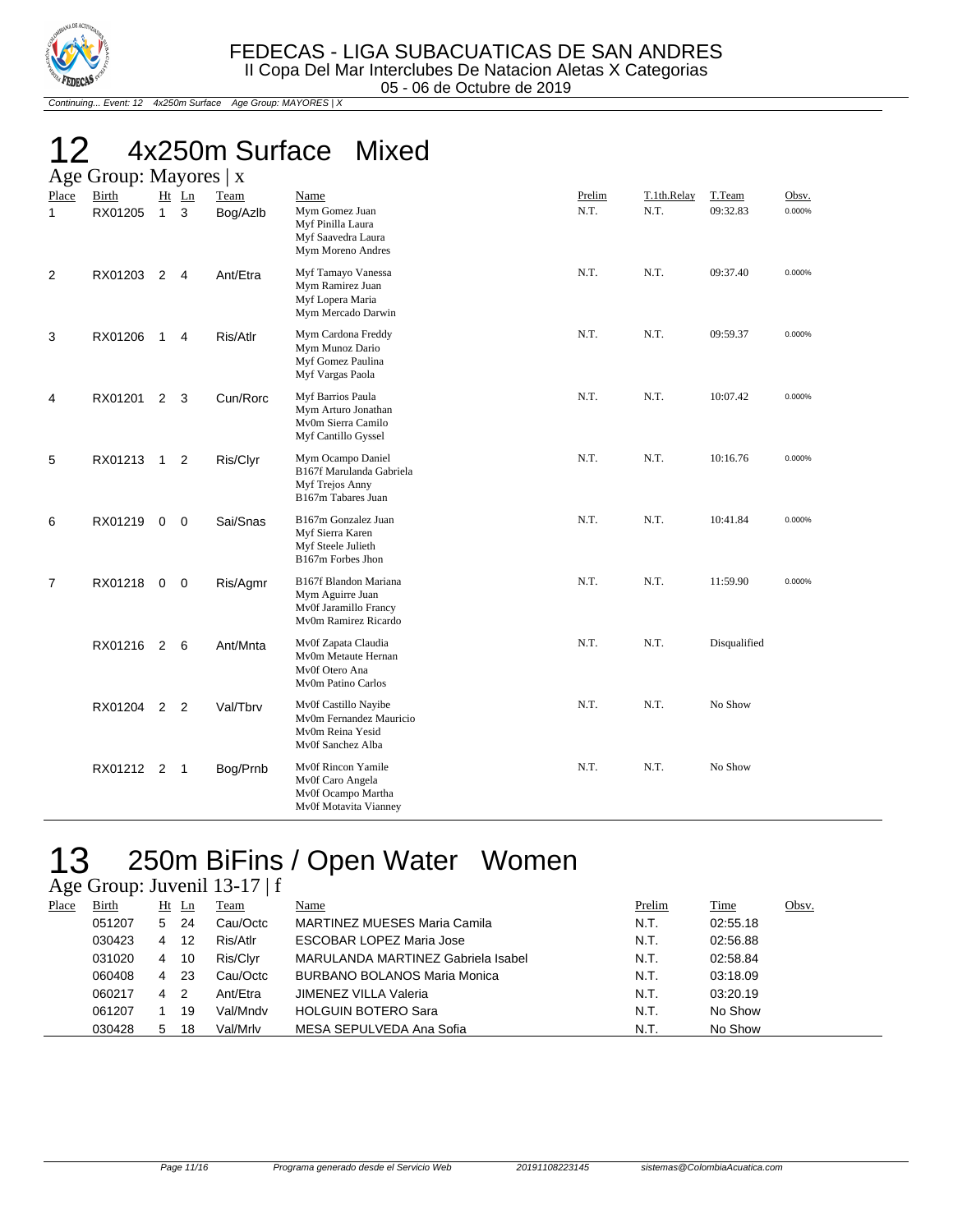

## 250m BiFins / Open Water Women Age Group: Masters | f

|       | $T_{\rm AC}$ Oroup. Masives $T_{\rm A}$ |    |         |          |                                          |        |          |       |  |  |  |
|-------|-----------------------------------------|----|---------|----------|------------------------------------------|--------|----------|-------|--|--|--|
| Place | Birth                                   |    | $Ht$ Ln | Team     | Name                                     | Prelim | Time     | Obsv. |  |  |  |
|       | 770408                                  | 3  | 72      | Ant/Dsma | RIVERA OBANDO Gloria Cecilia             | N.T.   | 03:37.52 |       |  |  |  |
|       | 660513                                  | 3  | 89      | Sai/Snas | <b>MOJICA NIETO Maritza</b>              | N.T.   | 03:40.98 |       |  |  |  |
|       | 740525                                  | 1. | 103     | Bog/Azlb | <b>HURTADO CASTIBLANCO Alba Cristina</b> | N.T.   | 03:55.43 |       |  |  |  |
|       | 860416                                  |    | 2 84    | Ris/Agmr | JARAMILLO AGUDELO Francy Johanna         | N.T.   | 03:55.43 |       |  |  |  |
|       | 701112                                  | 3  | 71      | Ant/Dsma | CLAVIJO BOLIVAR Liliana                  | N.T.   | 04:04.48 |       |  |  |  |
|       | 810511                                  |    | 2 85    | Sai/Snas | ARCHBOLD CRIOLLO Sue llet                | N.T.   | No Show  |       |  |  |  |
|       | 860502                                  |    | 2 94    | Val/Mndv | BOTERO SIERRA Leidy Johana               | N.T.   | No Show  |       |  |  |  |
|       | 821206                                  | 2  | 95      | Val/Mndv | CHAMORRO Johanna Andrea                  | N.T.   | No Show  |       |  |  |  |
|       | 800523                                  | 3  | 96      | Val/Mndv | MENESES ORDONEZ Mary Luz                 | N.T.   | No Show  |       |  |  |  |
|       | 670428                                  | 3  | 97      | Val/Mndv | MIRANDA CORTEZ Zorayda De La Cruz        | N.T.   | No Show  |       |  |  |  |
|       | 740318                                  | 3  | 80      | Cun/Rorc | MUNERA GONZALEZ Claudia Patricia         | N.T.   | No Show  |       |  |  |  |
|       | 470307                                  | 4  | 68      | Ant/Mnta | PINO GALEANO Sir Mery                    | N.T.   | No Show  |       |  |  |  |
|       | 900128                                  | 2  | 98      | Val/Mndv | RODAS RESTREPO Yuli Katerine             | N.T.   | No Show  |       |  |  |  |
|       | Age Group: Mayores   f                  |    |         |          |                                          |        |          |       |  |  |  |
| Place | Birth                                   |    | $Ht$ Ln | Team     | Name                                     | Prelim | Time     | Obsv. |  |  |  |
|       | 980818                                  | 5  | 36      | Bog/Azlb | <b>MEJIA ARCILA Salome</b>               | N.T.   | 02:46.54 |       |  |  |  |
|       | 011107                                  | 5  | 38      | Bog/Azlb | SAAVEDRA PEREZ Laura Valentina           | N.T.   | 02:49.36 |       |  |  |  |

| 011107 |                |      | 5 38 Bog/Azlb | SAAVEDRA PEREZ Laura Valentina       | N.T. | 02:49.36 |
|--------|----------------|------|---------------|--------------------------------------|------|----------|
| 950806 | 5              | -45  | Cun/Rorc      | <b>BARRIOS TORRES Paula Fernanda</b> | N.T. | 02:49.88 |
| 010504 |                | 5 32 | Ant/Etra      | TAMAYO CABALLERO Vanessa             | N.T. | 02:54.38 |
| 911125 | $\overline{4}$ | -50  | Ris/Atlr      | VARGAS CORTES Paola Andrea           | N.T. | 02:57.25 |
| 921022 |                | 51   | Sai/Snas      | SIERRA HERNANDEZ Karen Daniela       | N.T. | 03:03.37 |
| 921106 |                | 54   | Val/Mndv      | RIVERA DELGADO Jessica Oriana        | N.T. | No Show  |

# 250m BiFins / Open Water Men

#### Age Group: Juvenil  $13-17 \mid m$ <br>Place Birth Ht Ln Team <u>Place Birth Ht Ln Team Name</u> Place Here are Prelim Time Obsv. 020124 5 117 Ris/Atlr MUNOZ TORRES Santiago N.T. 02:29.09 020519 5 111 Ant/Dsma GIRALDO RINCON Juan Diego N.T. 02:32.26 4 119 Sai/Snas FORBES PEREZ Jhon Amiel N.T. 02:37.41 030621 5 110 Ant/Etra RENDON GARCIA Juan Jose N.T. 02:39.47 020606 5 116 Ris/Atlr FONSECA TORRES Camilo CONSECT N.T. 02:39.73 031216 5 115 Ris/Clyr TABARES VALENCIA Juan Jose N.T. 02:41.38 051025 4 131 Cau/Octc GARCES CAMPO Andres Felipe **N.T.** 02:46.10 4 128 Val/Mrlv MURILLO PEREZ Pablo N.T. 02:49.95 051209 4 129 Val/Narv RIVILLAS CEBALLOS Juan David N.T. No Show 060420 4 130 Val/Narv VIVAS IDARRAGA Juan David N.T. No Show

### Age Group: Masters | m

| Place | Birth  | $Ht$ Ln |     | Team     | Name                                      | Prelim | Time                | Obsv. |
|-------|--------|---------|-----|----------|-------------------------------------------|--------|---------------------|-------|
|       | 710309 | 2       | 189 | Ant/Dsma | ALVAREZ ZAPATA Wilson Alonso              | N.T.   | 03:09.38            |       |
|       | 871210 |         | 185 | Ant/Mnta | METAUTE SARMIENTO Hernan Dario            | N.T.   | 03:28.90            |       |
|       | 580524 | 3       | 182 | Ant/Mnta | GONZALEZ DOMINGUEZ Juan Ricardo           | N.T.   | 03:38.07            |       |
|       | 690123 | 3       | 190 | Ant/Dsma | <b>GARCES GUTIERREZ Guiovanny Andres</b>  | N.T.   | 03:44.91            |       |
|       | 901020 |         | 197 | Ris/Agmr | RAMIREZ AGUDELO Ricardo                   | N.T.   | 03:52.44            |       |
|       | 491211 | 3       | 184 | Ant/Mnta | LOPEZ VASQUEZ Carlos Mario                | N.T.   | 04:42.65            |       |
|       | 781001 |         | 199 | Sai/Snas | RICO VILLARREAL Juan Carlos               | N.T.   | <b>Disqualified</b> |       |
|       | 580625 | 3       | 192 | Cun/Rorc | BLANCO GOMEZ Juan Evangelista             | N.T.   | No Show             |       |
|       | 560513 | 3       | 203 | Val/Mndv | CAICEDO FRANCO Rafael Marino              | N.T.   | No Show             |       |
|       | 551125 | 3       | 193 | Cun/Rorc | CIFUENTES SAAVEDRA Mario                  | N.T.   | No Show             |       |
|       | 631010 |         | 208 | Bog/Azlb | <b>GONZALEZ JUSTINICO Carlos Fernando</b> | N.T.   | No Show             |       |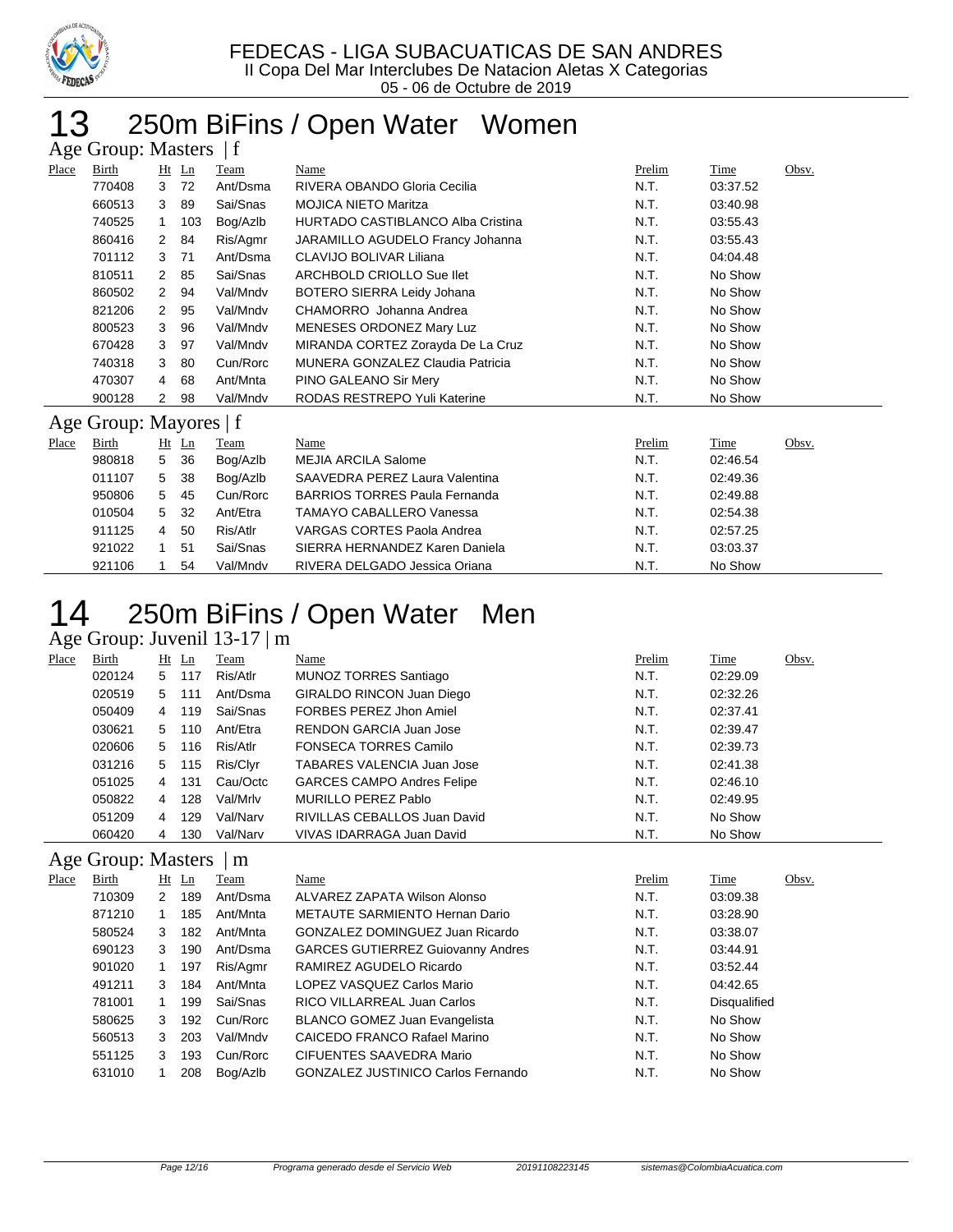

II Copa Del Mar Interclubes De Natacion Aletas X Categorias 05 - 06 de Octubre de 2019

|       | Continuing Event: 14   |   |         |          | 250m BiFins / Open Water Age Group: MASTERS   M |        |          |       |  |  |  |
|-------|------------------------|---|---------|----------|-------------------------------------------------|--------|----------|-------|--|--|--|
|       | 850902                 | 2 | 198     | Sai/Snas | <b>MEDINA MARIN Julian</b>                      | N.T.   | No Show  |       |  |  |  |
|       | 720606                 | 2 | 204     | Val/Mndv | PALACIOS GUSTAVO Adolfo                         | N.T.   | No Show  |       |  |  |  |
|       | 721011                 | 2 | 207     | Cau/Octc | <b>VARGAS URICOECHEA Hernando</b>               | N.T.   | No Show  |       |  |  |  |
|       | Age Group: Mayores   m |   |         |          |                                                 |        |          |       |  |  |  |
| Place | Birth                  |   | $Ht$ Ln | Team     | Name                                            | Prelim | Time     | Obsv. |  |  |  |
|       | 990404                 | 6 | 152     | Ant/Etra | HURTADO SANCHEZ Alejandro                       | N.T.   | 02:23.82 |       |  |  |  |
|       | 000629                 | 6 | 155     | Ant/Etra | RAMIREZ VILLA Juan Jose                         | N.T.   | 02:26.09 |       |  |  |  |
|       | 910324                 | 6 | 168     | Ris/Atlr | <b>MUNOZ TORRES Dario Jose</b>                  | N.T.   | 02:26.37 |       |  |  |  |
|       | 940614                 | 6 | 159     | Bog/Azlb | MORENO OSPINA Andres Felipe                     | N.T.   | 02:26.62 |       |  |  |  |
|       | 991015                 | 5 | 156     | Bog/Azlb | ALONSO ROJAS Jonathan Esteban                   | N.T.   | 02:31.13 |       |  |  |  |
|       | 991202                 | 6 | 160     | Bog/Azlb | SAAVEDRA PEREZ Diego Andres                     | N.T.   | 02:34.83 |       |  |  |  |
|       | 930606                 |   | 170     | Sai/Snas | <b>GOMEZ CEPEDA Kevin Jesus</b>                 | N.T.   | 02:40.14 |       |  |  |  |
|       | 991227                 | 4 | 162     | Cun/Rorc | ARTURO ROJAS Jonathan Alejandro                 | N.T.   | 02:44.17 |       |  |  |  |
|       | 010601                 | 6 | 171     | Val/Mrlv | PRADA JAIMES Juan Camilo                        | N.T.   | No Show  |       |  |  |  |

# 250m MonoAleta / Open Water Women

|                        | Age Group: Juvenil 13-17   f |                |         |          |                                          |        |          |       |  |  |  |
|------------------------|------------------------------|----------------|---------|----------|------------------------------------------|--------|----------|-------|--|--|--|
| Place                  | <b>Birth</b>                 |                | Ht Ln   | Team     | Name                                     | Prelim | Time     | Obsv. |  |  |  |
|                        | 051125                       | 3              | 14      | Ris/Agmr | <b>BLANDON MONTOYA Mariana</b>           | N.T.   | 02:15.49 |       |  |  |  |
|                        | 030127                       | 3              | 13      | Ris/Atlr | <b>MEJIA ARANGO Maria De Los Angeles</b> | N.T.   | 02:18.04 |       |  |  |  |
|                        | 020911                       | 4              | 5       | Bog/Azlb | SOLANO ROZO Maria Camila                 | N.T.   | 02:28.61 |       |  |  |  |
|                        | 030403                       | $\overline{2}$ | 7       | Cun/Rorc | RINCON REYES Ariadna Estefania           | N.T.   | 02:35.88 |       |  |  |  |
|                        | 040204                       | 2              | 25      | Cau/Octc | MONTES MUNOZ Anny Milena                 | N.T.   | 02:39.29 |       |  |  |  |
|                        | 031114                       | 2              | 15      | Sai/Snas | PETERSON GARCIA Maria Fernanda           | N.T.   | 02:57.14 |       |  |  |  |
|                        | Age Group: Masters   f       |                |         |          |                                          |        |          |       |  |  |  |
| Place                  | <b>Birth</b>                 |                | Ht Ln   | Team     | Name                                     | Prelim | Time     | Obsv. |  |  |  |
|                        | 871123                       | $\overline{2}$ | 82      | Cun/Rorc | ORTIZ CARDONA Elvira Alejandra           | N.T.   | 02:36.75 |       |  |  |  |
|                        | 851213                       | 2              | 81      | Cun/Rorc | MUNOZ MUNOZ Luz Adriana                  | N.T.   | 02:49.10 |       |  |  |  |
|                        | 781115                       |                | 88      | Sai/Snas | MAYA ALVAREZ Maria Fernanda              | N.T.   | 03:18.33 |       |  |  |  |
| Age Group: Mayores   f |                              |                |         |          |                                          |        |          |       |  |  |  |
| <b>Place</b>           | <b>Birth</b>                 |                | $Ht$ Ln | Team     | Name                                     | Prelim | Time     | Obsv. |  |  |  |
|                        | 990503                       | 4              | 30      | Ant/Etra | LOPERA OROZCO Maria Clara                | N.T.   | 02:10.47 |       |  |  |  |
|                        | 980201                       | 3              | 44      | Bog/Belb | <b>CORTES SUAREZ Juana Andrea</b>        | N.T.   | 02:11.28 |       |  |  |  |
|                        | 971031                       | 4              | 31      | Ant/Etra | MONSALVE ARANGO Maria Isabel             | N.T.   | 02:15.38 |       |  |  |  |
|                        | 910918                       | 4              | 42      | Bog/Belb | BARBOSA MONRROY Lorena Maria             | N.T.   | 02:15.65 |       |  |  |  |
|                        | 910529                       | 3              | 48      | Ris/Clyr | TREJOS SALDARRIAGA Anny                  | N.T.   | 02:16.70 |       |  |  |  |
|                        | 910816                       | 4              | 49      | Ris/Atlr | <b>GOMEZ URIBE Paulina</b>               | N.T.   | 02:21.68 |       |  |  |  |
|                        | 970609                       | 2              | 46      | Cun/Rorc | CANTILLO UJUETA Gyssel Maria             | N.T.   | 02:24.71 |       |  |  |  |
|                        | 000619                       | 4              | 37      | Bog/Azlb | PINILLA MARTINEZ Laura Valentina         | N.T.   | 02:24.96 |       |  |  |  |
|                        | 911002                       | 1              | 59      | Bol/Udt  | ALEGRIA ORTEGA Johanna Andrea            | N.T.   | 02:28.98 |       |  |  |  |
|                        | 000707                       | 3              | 35      | Bog/Azlb | <b>MEJIA ARCILA Ana Belen</b>            | N.T.   | 02:33.32 |       |  |  |  |
|                        | 930812                       | 1              | 52      | Sai/Snas | <b>STEELE PARADA Julieth Paola</b>       | N.T.   | 02:54.02 |       |  |  |  |
|                        | 000120                       | 3              | 40      | Bog/Azlb | <b>VARGAS CARDONA Geraldine</b>          | N.T.   | No Show  |       |  |  |  |

### 250m MonoAleta / Open Water Men Age Group: Juvenil 13-17 | m

|       | $1.88$ Oroup. $300$ Cm $1.5 - 17$   m |  |       |                |                                      |        |          |       |  |  |  |  |  |
|-------|---------------------------------------|--|-------|----------------|--------------------------------------|--------|----------|-------|--|--|--|--|--|
| Place | Birth                                 |  | Ht Ln | Team           | <u>Name</u>                          | Prelim | Time     | Obsv. |  |  |  |  |  |
|       | 020114                                |  |       | 3 120 Sai/Snas | <b>GONZALEZ CALDERON Juan Manuel</b> | N.T.   | 02:07.20 |       |  |  |  |  |  |
|       | 050729                                |  |       | 122 Sai/Snas   | SUAREZ PEREZ Falcao Javith           | .N.T   | 02:31.69 |       |  |  |  |  |  |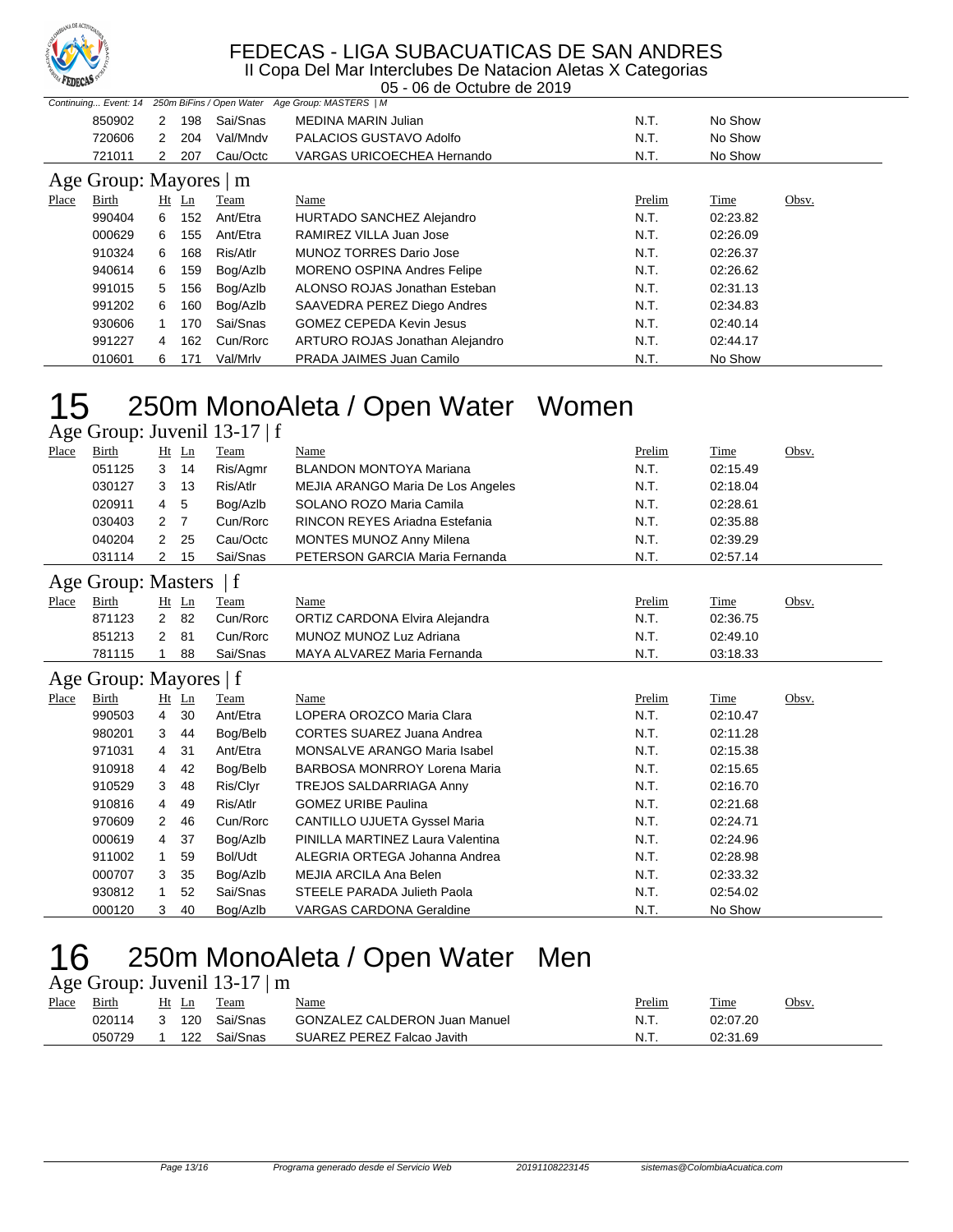

## 250m MonoAleta / Open Water Men Age Group: Masters | m

|                        | $T_{\rm AC}$ Oroup. Masters<br>$\overline{1}$ |                      |         |          |                                      |        |              |       |  |  |
|------------------------|-----------------------------------------------|----------------------|---------|----------|--------------------------------------|--------|--------------|-------|--|--|
| Place                  | Birth                                         |                      | $Ht$ Ln | Team     | Name                                 | Prelim | Time         | Obsv. |  |  |
|                        | 881202                                        | 2                    | 195     | Cun/Rorc | SIERRA HERNANDEZ Camilo Alejandro    | N.T.   | 02:08.66     |       |  |  |
|                        | 900214                                        | 2                    | 191     | Ant/Dsma | TABORDA ARENAS Jairo Alberto         | N.T.   | 02:09.76     |       |  |  |
|                        | 880307                                        | 2                    | 194     | Cun/Rorc | <b>MORENO GIRALDO Carlos Andres</b>  | N.T.   | 02:18.23     |       |  |  |
|                        | 711217                                        |                      | 186     | Ant/Mnta | PATINO MEJIA Carlos Eduardo          | N.T.   | Disqualified |       |  |  |
| Age Group: Mayores   m |                                               |                      |         |          |                                      |        |              |       |  |  |
| Place                  | Birth                                         |                      | $Ht$ Ln | Team     | Name                                 | Prelim | Time         | Obsv. |  |  |
|                        | 991107                                        | 3                    | 158     | Bog/Azlb | <b>GOMEZ CASANOVA Juan Sebastian</b> | N.T.   | 01:51.89     |       |  |  |
|                        | 930920                                        | 3                    | 169     | Ris/Agmr | AGUIRRE GAMBOA Juan Sebastian        | N.T.   | 01:56.54     |       |  |  |
|                        | 930921                                        | 3                    | 161     | Bog/Prnb | <b>JIMENEZ RAMIREZ Alexander</b>     | N.T.   | 02:01.07     |       |  |  |
|                        | 970713                                        | 3                    | 157     | Bog/Azlb | ALVAREZ NIEVES Santiago              | N.T.   | 02:02.83     |       |  |  |
|                        | 970405                                        | 2                    | 153     | Ant/Etra | <b>MERCADO DIAZ Darwin Raul</b>      | N.T.   | 02:06.46     |       |  |  |
|                        | 930227                                        | 3                    | 163     | Cun/Rorc | <b>LAGOS PRIETO Daniel Felipe</b>    | N.T.   | 02:12.50     |       |  |  |
|                        | 991210                                        | $\mathcal{P} \equiv$ | 151     | Ant/Etra | <b>GONZALEZ MENJURA Daniel</b>       | N.T.   | 02:12.70     |       |  |  |
|                        | 910426                                        | 2                    | 166     | Ris/Atlr | CARDONA SEPULVEDA Freddy Alejandro   | N.T.   | 02:14.07     |       |  |  |
|                        | 960622                                        |                      | 165     | Ris/Clyr | OCAMPO GUAPACHA Daniel Felipe        | N.T.   | 02:18.84     |       |  |  |

# 1Km Monoaleta/Open W Women

### Age Group: Juvenil 13-17 | f

| Place       | <b>Birth</b>              |                | $Ht$ Ln        | <b>Team</b> | <b>Name</b>                               | Prelim | <b>Time</b> | Obsv.  |
|-------------|---------------------------|----------------|----------------|-------------|-------------------------------------------|--------|-------------|--------|
| 1           | 051125                    |                | 10 14          | Ris/Agmr    | <b>BLANDON MONTOYA Mariana</b>            | N.T.   | 09:51.89    | 0.000% |
| 2           | 030127                    | 9              | 13             | Ris/Atlr    | <b>MEJIA ARANGO Maria De Los Angeles</b>  | N.T.   | 10:16.43    | 0.000% |
| 3           | 041111                    |                | 13 22          | Val/Tbrv    | REINA SANCHEZ Roxana                      | N.T.   | 10:17.17    | 0.000% |
| 4           | 030403                    | 7 <sub>7</sub> |                | Cun/Rorc    | RINCON REYES Ariadna Estefania            | N.T.   | 10:26.20    | 0.000% |
| 5           | 050531                    | 13 21          |                | Val/Tbrv    | RAMIREZ HURTADO Ana Maria                 | N.T.   | 10:30.79    | 0.000% |
| 6           | 020911                    | 4              | 5              | Bog/Azlb    | SOLANO ROZO Maria Camila                  | N.T.   | 10:39.15    | 0.000% |
| 7           | 040507                    | $\mathbf 1$    | 3              | Ant/Etra    | SOTO ARROYAVE Laura Sofia                 | N.T.   | 11:04.24    | 0.000% |
| 8           | 030423                    | 9              | 12             | Ris/Atlr    | <b>ESCOBAR LOPEZ Maria Jose</b>           | N.T.   | 11:08.73    | 0.000% |
| 9           | 051215                    | 8              | 11             | Ris/Clyr    | PULGARIN VALENCIA Shara Lizeth            | N.T.   | 12:12.69    | 0.000% |
| 10          | 050526                    | 1              | 4              | Ant/Etra    | ZAPATA PEA Dahiana                        | N.T.   | 12:54.21    | 0.000% |
| 11          | 060203                    | $\overline{4}$ | 6              | Bog/Azlb    | SOTELO ROA Ana Sofia                      | N.T.   | 13:24.61    | 0.000% |
| 12          | 060811                    | 12 17          |                | Val/Cngv    | <b>OLAVE RUIZ Maria Jose</b>              | N.T.   | 13:37.28    | 0.000% |
| 13          | 060217                    | $\mathbf{1}$   | $\overline{2}$ | Ant/Etra    | <b>JIMENEZ VILLA Valeria</b>              | N.T.   | 13:45.39    | 0.000% |
| 14          | 031020                    | 8              | 10             | Ris/Clyr    | <b>MARULANDA MARTINEZ Gabriela Isabel</b> | N.T.   | 14:15.69    | 0.000% |
| 15          | 040707                    | 8              | 9              | Ris/Clyr    | <b>GUZMAN BEDOYA Lina Marcela</b>         | N.T.   | 16:09.95    | 0.000% |
| 16          | 031114                    | 11 15          |                | Sai/Snas    | PETERSON GARCIA Maria Fernanda            | N.T.   | 16:50.01    | 0.000% |
| 17          | 051017                    | 8              | 8              | Ris/Clyr    | <b>ARIAS CARDONA Natalia</b>              | N.T.   | 20:37.09    | 0.000% |
|             | 061007                    |                | 13 20          | Val/Tbrv    | LOPEZ VELEZ Maria Alejandra               | N.T.   | No Show     |        |
|             | 040204                    |                | 14 25          | Cau/Octc    | <b>MONTES MUNOZ Anny Milena</b>           | N.T.   | No Show     |        |
|             | <b>Age Group: Masters</b> |                |                | f           |                                           |        |             |        |
| Place       | Birth                     |                | Ht Ln          | Team        | Name                                      | Prelim | Time        | Obsv.  |
| $\mathbf 1$ | 871123                    | $7^{\circ}$    | 82             | Cun/Rorc    | ORTIZ CARDONA Elvira Alejandra            | N.T.   | 11:17.88    | 0.000% |
| 2           | 851213                    | $\overline{7}$ | 81             | Cun/Rorc    | MUNOZ MUNOZ Luz Adriana                   | N.T.   | 11:56.00    | 0.000% |
| 3           | 800617                    | $\mathbf{1}$   | 61             | Ant/Etra    | MAYA ARANGO Sandra Maria                  | N.T.   | 12:08.21    | 0.000% |
| 4           | 801217                    | 5              | 77             | Bog/Prnb    | RINCON CASTIBLANCO Yamile                 | N.T.   | 13:25.92    | 0.000% |
| 5           | 670115                    | $\overline{2}$ | 63             | Ant/Mnta    | <b>GIRALDO ARDILA Carmen Elena</b>        | N.T.   | 14:54.58    | 0.000% |
| 6           | 770408                    | 3              | 72             | Ant/Dsma    | RIVERA OBANDO Gloria Cecilia              | N.T.   | 15:03.73    | 0.000% |
| 7           | 681219                    | 0              | 90             | Sai/Snas    | PARADA MOGOLLON Olga Lucia                | N.T.   | 15:13.19    | 0.000% |
| 8           | 781115                    | 11 88          |                | Sai/Snas    | MAYA ALVAREZ Maria Fernanda               | N.T.   | 15:17.65    | 0.000% |

870302 5 73 Bog/Prnb CARO DELGADO Angela Gissette N.T. 15:26.24 0.000%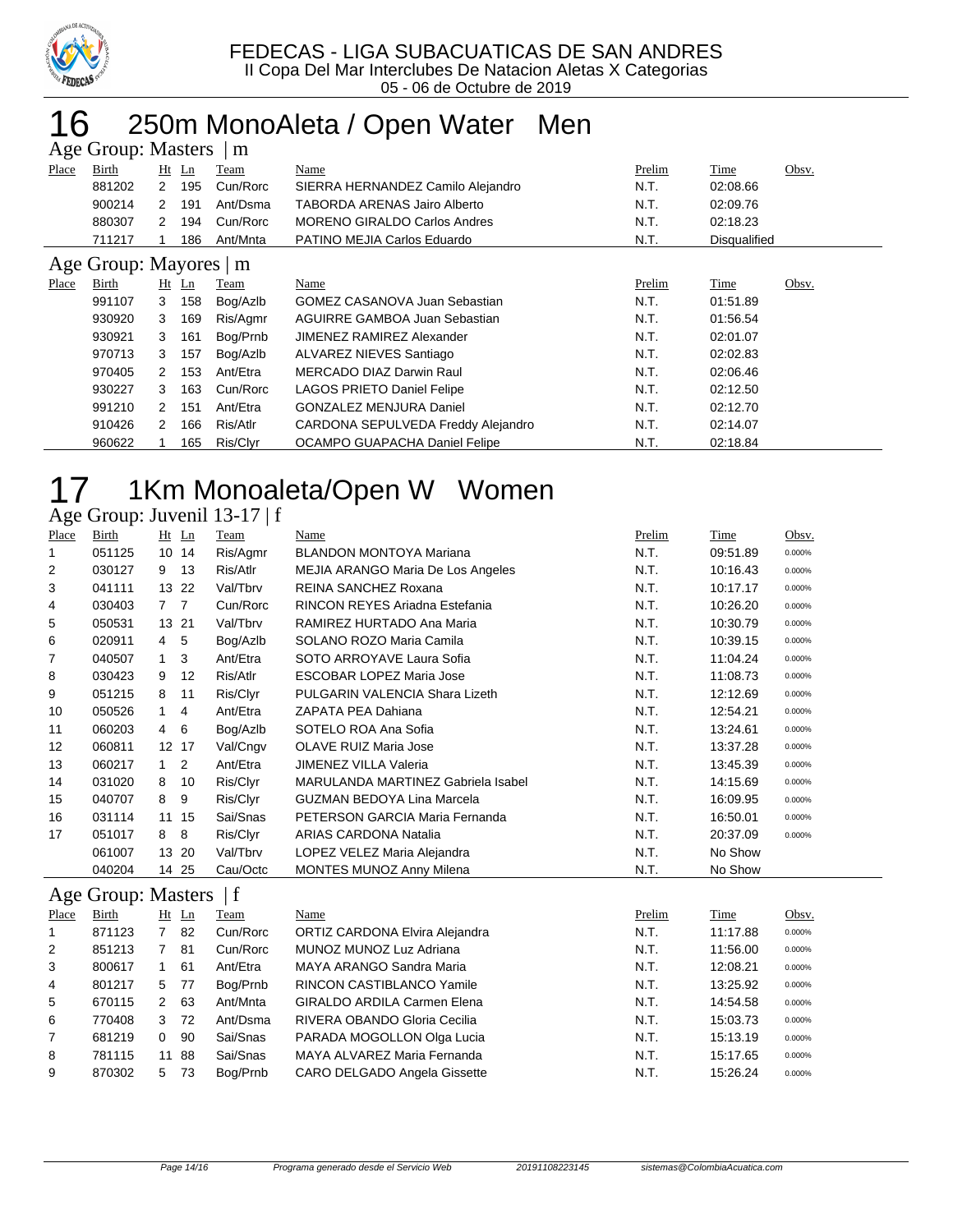

II Copa Del Mar Interclubes De Natacion Aletas X Categorias 05 - 06 de Octubre de 2019

|                   |        |   |      |          | Continuing Event: 17 1Km Monoaleta/Open W Age Group: MASTERS   F |      |          |        |
|-------------------|--------|---|------|----------|------------------------------------------------------------------|------|----------|--------|
| 10                | 661108 | 2 | 62   | Ant/Mnta | ALVAREZ LOPEZ Lina Maria                                         | N.T. | 15:35.96 | 0.000% |
| 11                | 640505 | 5 | - 74 | Bog/Prnb | MOTAVITA MOTAVITA Vianney                                        | N.T. | 17:30.71 | 0.000% |
| $12 \overline{ }$ | 610327 |   | 5 75 | Bog/Prnb | OCAMPO GONZALEZ Martha Cecilia                                   | N.T. | 17:35.83 | 0.000% |
| 13                | 790427 | 5 | - 79 | Bog/Prnb | ZARATE ZARATE Lyda Minelly                                       | N.T. | 17:39.79 | 0.000% |
| 14                | 770922 | 5 | 76   | Bog/Prnb | <b>RINCON CASTIBLANCO Ruth</b>                                   | N.T. | 17:46.37 | 0.000% |
| 15                | 701112 | 3 | 71   | Ant/Dsma | CLAVIJO BOLIVAR Liliana                                          | N.T. | 17:57.91 | 0.000% |
| 16                | 541102 | 5 | 78   | Bog/Prnb | SALCEDO RODRIGUEZ Luz Marina                                     | N.T. | 18:20.78 | 0.000% |
|                   | 780124 | 8 | -83  | Ris/Clyr | SALAZAR RESTREPO Carolina                                        | N.T. | No Show  |        |

### Age Group: Mayores | f

| - -0  |        | – – – – – <b>–</b> – |    |          |                                        |        |          |        |  |  |  |
|-------|--------|----------------------|----|----------|----------------------------------------|--------|----------|--------|--|--|--|
| Place | Birth  | $Ht$ Ln              |    | Team     | Name                                   | Prelim | Time     | Obsv.  |  |  |  |
|       | 941025 | 13 55                |    | Val/Tbrv | <b>MUNOZ LOAIZA Vanessa</b>            | N.T.   | 09.27.54 | 0.000% |  |  |  |
| 2     | 980201 | 6                    | 44 | Bog/Belb | <b>CORTES SUAREZ Juana Andrea</b>      | N.T.   | 09:45.64 | 0.000% |  |  |  |
| 3     | 990503 |                      | 30 | Ant/Etra | LOPERA OROZCO Maria Clara              | N.T.   | 09:51.81 | 0.000% |  |  |  |
| 4     | 910816 | 9                    | 49 | Ris/Atlr | <b>GOMEZ URIBE Paulina</b>             | N.T.   | 10:02.68 | 0.000% |  |  |  |
| 5     | 911002 | 15 59                |    | Bol/Udt  | ALEGRIA ORTEGA Johanna Andrea          | N.T.   | 10:07.94 | 0.000% |  |  |  |
| 6     | 950806 | 7                    | 45 | Cun/Rorc | <b>BARRIOS TORRES Paula Fernanda</b>   | N.T.   | 10:17.73 | 0.000% |  |  |  |
| 7     | 951013 | 6                    | 43 | Bog/Belb | <b>BERNAL TORRES Karen Yardley</b>     | N.T.   | 10:44.79 | 0.000% |  |  |  |
| 8     | 970609 | $\overline{7}$       | 46 | Cun/Rorc | <b>CANTILLO UJUETA Gyssel Maria</b>    | N.T.   | 10:55.36 | 0.000% |  |  |  |
| 9     | 000619 | 4                    | 37 | Bog/Azlb | PINILLA MARTINEZ Laura Valentina       | N.T.   | 10:58.06 | 0.000% |  |  |  |
| 10    | 971031 | 1                    | 31 | Ant/Etra | <b>MONSALVE ARANGO Maria Isabel</b>    | N.T.   | 11:00.01 | 0.000% |  |  |  |
| 11    | 991206 | 13 56                |    | Val/Tbrv | <b>REINA SANCHEZ Catalina</b>          | N.T.   | 11:35.47 | 0.000% |  |  |  |
| 12    | 960922 | $\mathbf{1}$         | 33 | Ant/Etra | ZULUAGA GUERRERO Angie Daniela         | N.T.   | 11:49.86 | 0.000% |  |  |  |
| 13    | 910529 | 8                    | 48 | Ris/Clyr | TREJOS SALDARRIAGA Anny                | N.T.   | 12:25.79 | 0.000% |  |  |  |
| 14    | 010504 |                      | 32 | Ant/Etra | TAMAYO CABALLERO Vanessa               | N.T.   | 13:12.76 | 0.000% |  |  |  |
| 15    | 950822 | 5                    | 41 | Bog/Prnb | <b>SACRISTAN CELIS Lorena Fernanda</b> | N.T.   | 13:40.15 | 0.000% |  |  |  |
| 16    | 921225 | 8                    | 47 | Ris/Clyr | <b>GIRALDO BALLESTEROS Yennifer</b>    | N.T.   | 17:05.13 | 0.000% |  |  |  |
|       | 000120 | 4                    | 40 | Bog/Azlb | <b>VARGAS CARDONA Geraldine</b>        | N.T.   | No Show  |        |  |  |  |

# 18 1Km Monoaleta/Open W Men

### Age Group: Juvenil 13-17 | m

| Place          | Birth  | $Ht$ Ln        |        | Team     | Name                                 | Prelim | Time     | Obsv.  |
|----------------|--------|----------------|--------|----------|--------------------------------------|--------|----------|--------|
| 1              | 020924 | 11             | 123    | Val/Cngv | JIMENEZ GRANADA Breylin Santiago     | N.T.   | 08:52.27 | 0.000% |
| $\overline{2}$ | 050801 |                | 12 126 | Val/Mrlv | ARANGO GONZALEZ Enmanuel             | N.T.   | 09:09.34 | 0.000% |
| 3              | 030210 |                | 14 137 | Cau/Ttnc | SANCHEZ MUNOZ Elian David            | N.T.   | 09:26.37 | 0.000% |
| 4              | 020114 | 10             | 120    | Sai/Snas | <b>GONZALEZ CALDERON Juan Manuel</b> | N.T.   | 09:41.57 | 0.000% |
| 5              | 030715 |                | 10 118 | Sai/Snas | BRAVO CABUYA David Santiago          | N.T.   | 10:54.54 | 0.000% |
| 6              | 021114 | 4              | 112    | Bog/Azlb | SOTELO ROA Daniel Eduardo            | N.T.   | 11:02.66 | 0.000% |
| 7              | 050228 | 11             | 124    | Val/Cngv | LETRADO HERMOSA Andres Felipe        | N.T.   | 11:07.76 | 0.000% |
| 8              | 030620 | $\overline{7}$ | 114    | Ris/Clyr | PENA GOMEZ Andres Felipe             | N.T.   | 11:26.95 | 0.000% |
| 9              | 030621 |                | 110    | Ant/Etra | <b>RENDON GARCIA Juan Jose</b>       | N.T.   | 11:45.02 | 0.000% |
| 10             | 060910 |                | 14 136 | Cau/Ttnc | SANCHEZ ANACONA Miquel Angel         | N.T.   | 11:47.69 | 0.000% |
| 11             | 050729 | 10             | 122    | Sai/Snas | SUAREZ PEREZ Falcao Javith           | N.T.   | 12:16.69 | 0.000% |
| 12             | 060623 |                | 14 135 | Cau/Ttnc | ROSERO CASTRO Juan Camilo            | N.T.   | 12:38.00 | 0.000% |
| 13             | 050611 |                | 113    | Ris/Clyr | <b>CARDENAS BARRIOS Nicolas</b>      | N.T.   | 13:52.36 | 0.000% |
| 14             | 031216 |                | 115    | Ris/Clyr | TABARES VALENCIA Juan Jose           | N.T.   | 15:15.67 | 0.000% |
|                | 060420 | 13             | 130    | Val/Narv | VIVAS IDARRAGA Juan David            | N.T.   | No Show  |        |
|                |        |                |        |          |                                      |        |          |        |

## Age Group: Masters | m

| Place | Birth  | Ht Ln      | <b>Team</b> | Name                                | Prelim | Time     | Obsv.  |
|-------|--------|------------|-------------|-------------------------------------|--------|----------|--------|
|       | 900214 | 191<br>3   | Ant/Dsma    | <b>TABORDA ARENAS Jairo Alberto</b> | N.T.   | 09:14.96 | 0.000% |
| 2     | 881202 | 195<br>6   | Cun/Rorc    | SIERRA HERNANDEZ Camilo Alejandro   | N.T.   | 09:35.28 | 0.000% |
| 3     | 880307 | 194<br>6.  | Cun/Rorc    | <b>MORENO GIRALDO Carlos Andres</b> | N.T.   | 10:27.72 | 0.000% |
| 4     | 690906 | -200<br>11 | Val/Cngv    | <b>BAZANTE ERASSO Juan Carlos</b>   | N.T.   | 12:47.46 | 0.000% |
| 5     | 711217 | 186        | Ant/Mnta    | PATINO MEJIA Carlos Eduardo         | N.T.   | 12:55.08 | 0.000% |